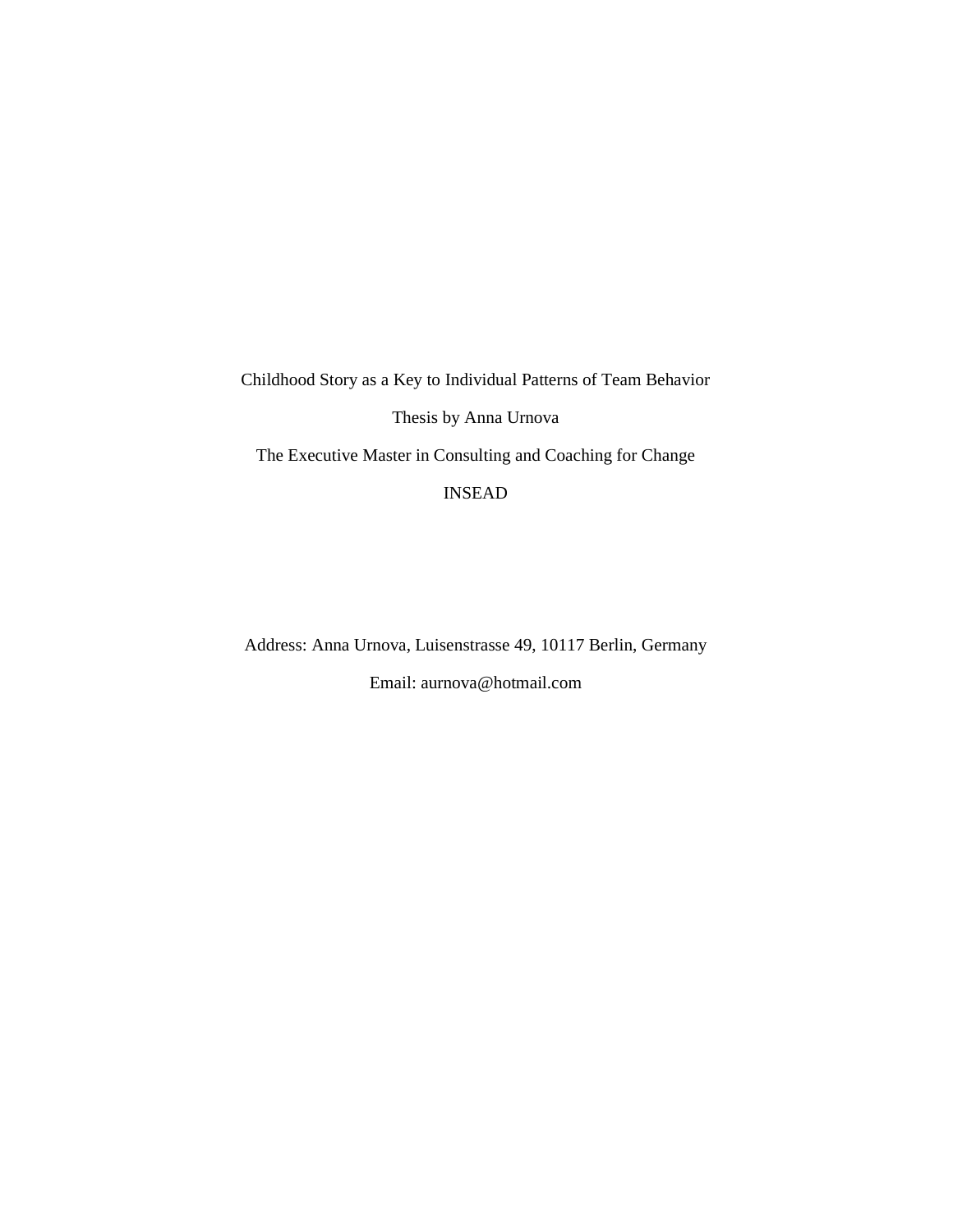# **I. Abstract.**

 In my past experience working as an executive for big organizations, I have experienced challenging situations, where certain group or team dynamics made it difficult for me to be effective personally and professionally. During my study on the "Сonsulting and coaching for change" program at INSEAD I realized that many of my work challenges were caused or amplified by my own unconscious predisposition to certain team roles and group dynamics, deeply rooted in my childhood experience. The new awareness helped me to become more effective at navigating the team dynamics challenges in future. Now, as a practicing executive coach, I am interested in finding a practical approach for helping others to analyze their family group dynamics and use the new awareness to better inform behavior in workgroups. I have conducted the grounded theory research by asking 10 executives to tell me about their most memorable work team experiences and accompany that by their childhood family story. I looked for parallels and themes in the data in order to establish those areas, where family system dynamics influenced the way my research subjects related to others in work teams. The results are presented in the thesis.

## **II. Key words.**

group dynamics, individual predisposition, family dynamics, childhood story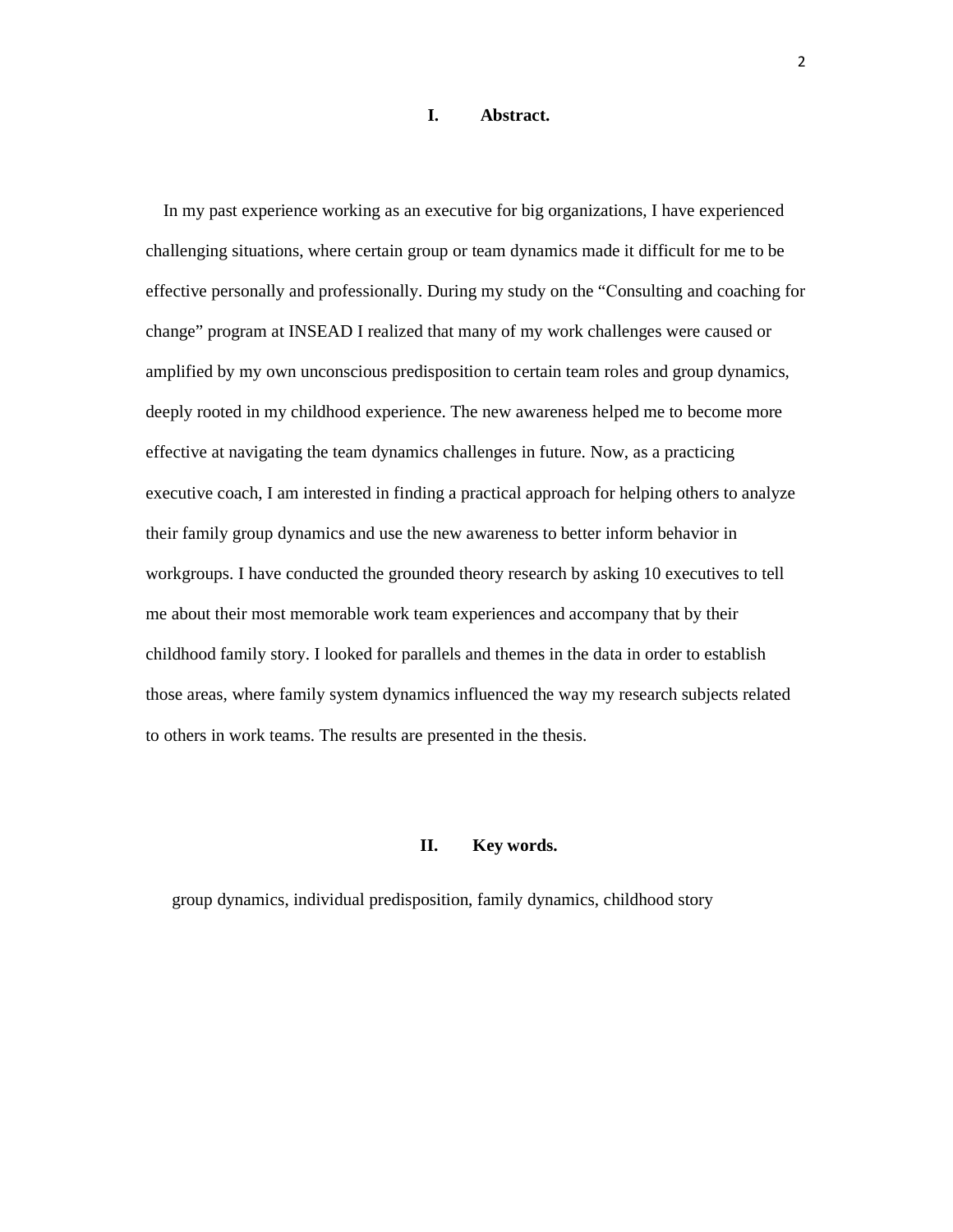#### **III. Introduction**

 The main objective of my research is to experiment with a childhood family story as a way, in which a person could become aware of own predisposition to certain patterns of behaving and relating to others in a work team.

 Systems psychodynamics assumes that in any group dynamics two parallel types of processes are taking place simultaneously: a rational and an irrational one. While group members are working together on a rational task at hand, they are at the same time engaging in the other, unconscious dynamics at an emotional level. Psychodynamic theories agree that these underlying processes impact the quality of interactions with regards to the rational task and that bringing such processes to group members' conscious awareness is a key requirement for increasing group and individual effectiveness (McLeod and Kettner-Polley, 2004). At the same time rich body of research suggests that the unconscious team dynamics is evolving around our inner patterns of relating to others rooted in our childhood experience of family system. In the framework of psychodynamic perspective Kets De Vries (2012) talks about the "inner theatre" of the individual, which he describes as "a rich tragedy-comedy playing out on our inner stage, with key actors representing the people we have loved, hated, feared, and admired in our lives … As our personality structure depends on our genetic endowment and the developmental outcome of our early environment, to make sense of our behavior, we must explore our interpersonal history, including our original attachment relationships" (p. 19). The idea that we internalize our relations with early caretakers and unconsciously re-enact them in later interpersonal situation made me want to explore a way for people to become aware of such internalized images and patterns of behavior. I believe that by building such selfawareness people could avoid blindly re-enacting their inner scripts of relating to others and thus become more effective in achieving their rational work objectives. However, I

3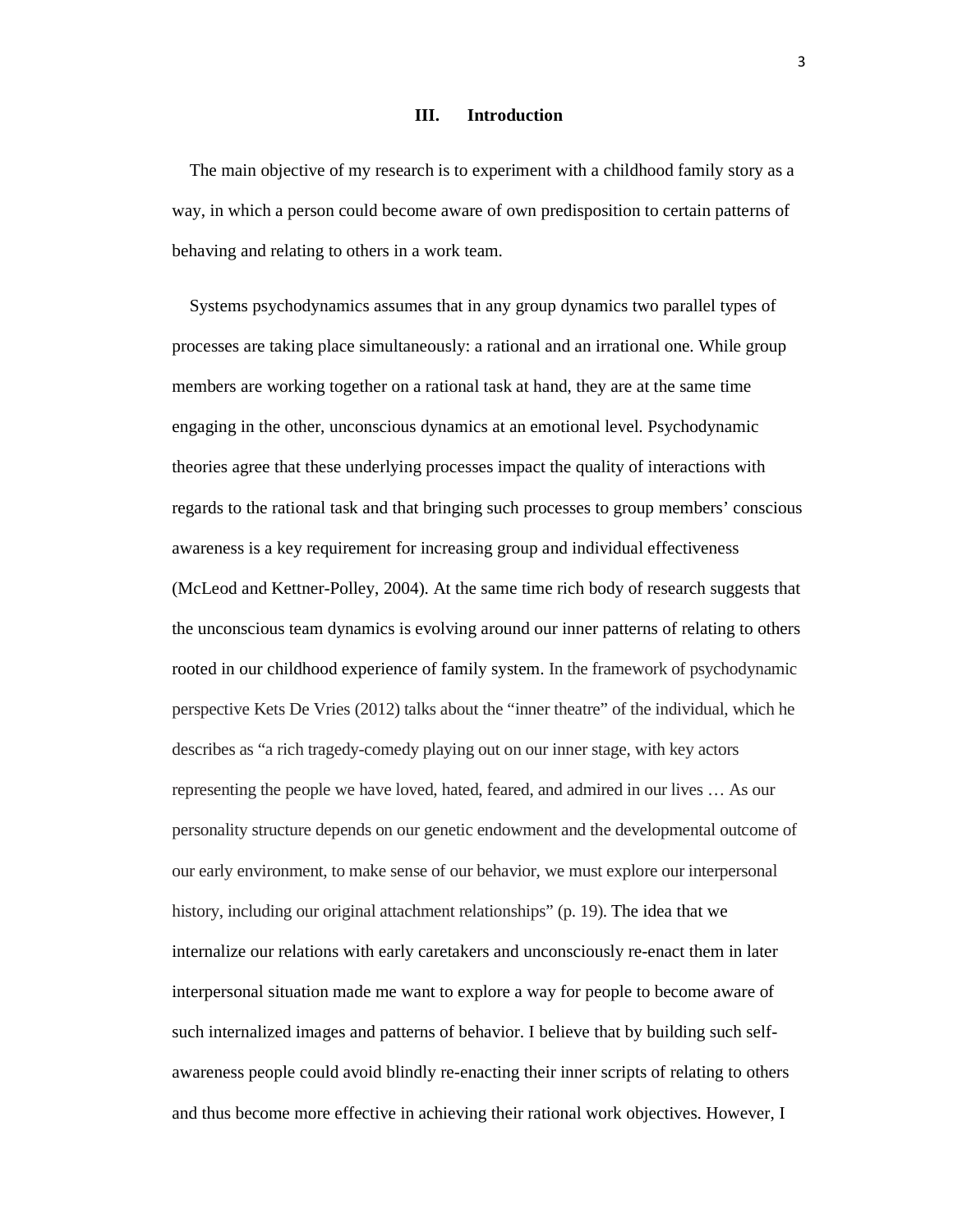could not find a simple tool, which could help me as a coach to bring such awareness to my clients.

 During the "Consulting and Coaching for Change" executive program at INSEAD I significantly increased my self-awareness with regards to my interpersonal and team relationship patterns by writing down my stories of work related challenges and in parallel describing those childhood memories they evoked in me. Only when I put both of my work and family narratives together, I could identify the relationship patterns and themes, which were not apparent to me before. In my research I would like to build on my experience and experiment by asking 10 executives to tell me about their most memorable team experiences at work and in parallel share with me their childhood family stories. By analyzing the emerging parallels and patterns I hope to test potentially a useful coaching method of helping my clients to learn about self in relation to others in a team.

#### **IV. Literature review**

Systems psychodynamics perspective, which I am building upon in my research has been developed by the Tavistock Institute and was influenced by psychoanalysis, object relations theory and systems theory.

Sigmund Freud (1920), the founder of psychoanalysis viewed mental development of an individual as a psychodynamic process, in which unconscious forces play a key role. He defined the key stages of psychosexual development of an individual and explained how individual defenses worked to protect the individual from inner conflicts and anxieties at each stage of his development. He also proposed the idea of transference and countertransference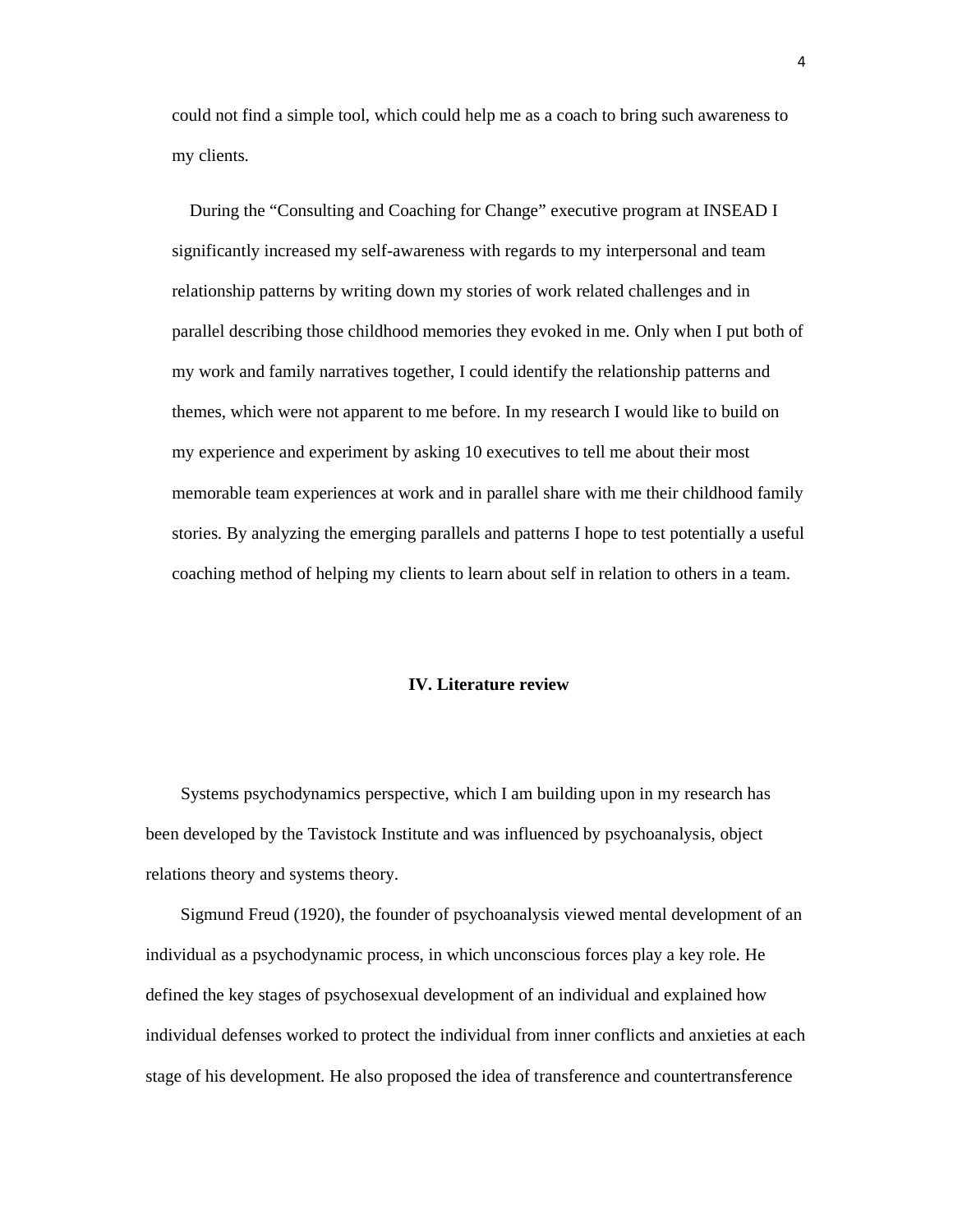in the therapeutic process, which are very important for my research. Transference and countertransference represent the deep human inner need to repeat and relive in the present time past unresolved conflicts and relationships (usually with early caretakers). Freud's work was developed further by Melanie Klein (1946), who expanded the concept of defense mechanisms and formulated the object relations theory. She suggested that though defense processes such as splitting and projection were taking place in fantasy, they influenced our behavior and relations with others in real life through the process of "projective identification", whereby fantasized, split off parts of the self are projected into others, and as a result are seen as belonging to others and not the self. Klein believed these patterns were deeply rooted and continued to manifest themselves in interpersonal relations throughout human life.

 Wilfred Bion (1961) applied fundamental ideas of Freud and Klein to groups. In his theory of group life he differentiated between behaviours directed at rational task performance (the work group) and those directed at dealing with emotional needs and anxieties of the group (the basic assumption group). In Bion's views groups, similarly to individuals, seek to protect themselves from inner conflicts and anxieties by engaging in defense mechanisms rooted in childhood and infancy expereinces. He suggested that in order to deal with anxiety at the unconscious level groups could function under the basic assumption of dependency, fight/flight or pairing. Most important for my research, which focuses less on groups but rather on individual experienses and interaction with and within the group, Bion inroduced idea of individual valency as "the individual's readiness to enter into combination with the group in making and acting on basic assumptions" (1961, p. 103). Bion believed that valency was inherent to human nature and manifested itself to some degree in all human interactions and particularly in a group setting. The idea of valency as the individual predisposition to certain modes of relating to others in the group is at the centre of my research as I look at how modes of relating to others in one's family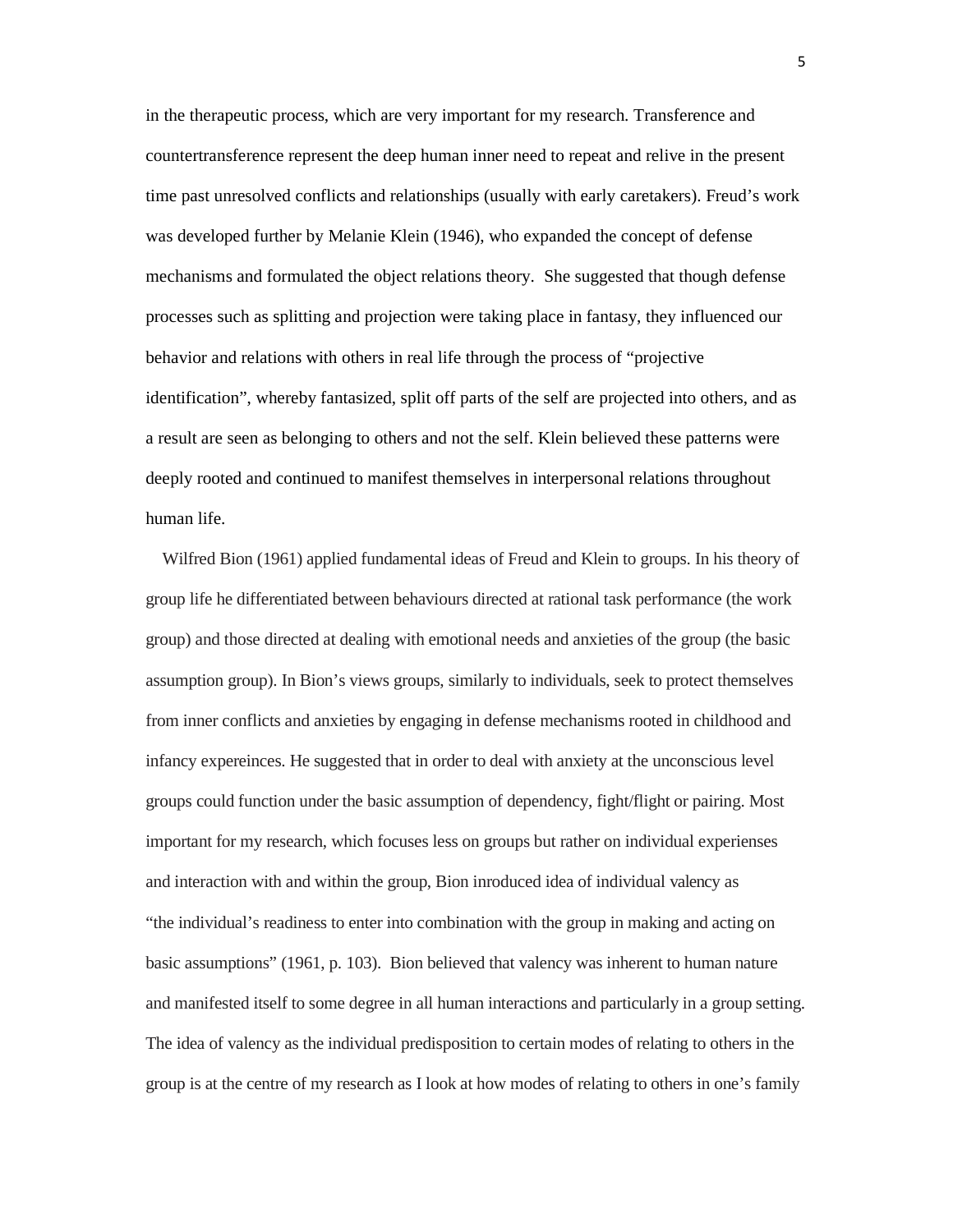could potentially influence one's predisposition to certain roles and group dynamics at work. Individual predisposition to certain relationship patterns has been extensively studied by many researches. For instance, Luborsky (1984) proposed a method he called Core Conflictual Relationship Theme (CCRT), which helped to identify individual's predominant repetitive relationship pattern. He suggested to structure the theme in three components: 1) a wish, 2) expected response from others and 3) own reaction to the received response. Luborsky and various colleagues found that these three components were easily discernible, and that individuals typically struggle with one dominant relationship theme. Multiple studies and instruments look and measure personal predisposition to certain modes of interpersonal communication. For instance, Thomas-Kilman method identifies 5 different personal modes of conflict resolution as a relation between personal orientation towards task (assertiveness) and personal orientation towards people (cooperation) (Kilman and Thomas, 1974). While Brown, Yelsma and Keller (1981) found a correlation between personal conflict management scores and the amount of conflict in one's family of origin: the fewer were the family conflicts in the home in which one was reared, the more effective the individual was in managing conflicts constructively. In my comparison of childhood stories to the work group dynamics stories I tried to integrate some of these research findings and look at recurrent themes around interpersonal conflict and preference for certain modes of communicating.

 Another important element of psychodynamics systems approach is the open systems theory. Kurt Lewin (1951) observed that similarly to the physical field, social groups as a whole demonstrate dynamic qualities that are different to qualities of their sub-parts. Later systems approach found its wide use in family therapy, which looked at a family as a system of interrelated elements. Murray Bowen (1977) formulated family systems theory suggesting any individual can only be understood as a part of his/her family. He defined nuclear families as emotional units and systems of interconnected and interdependent individuals, none of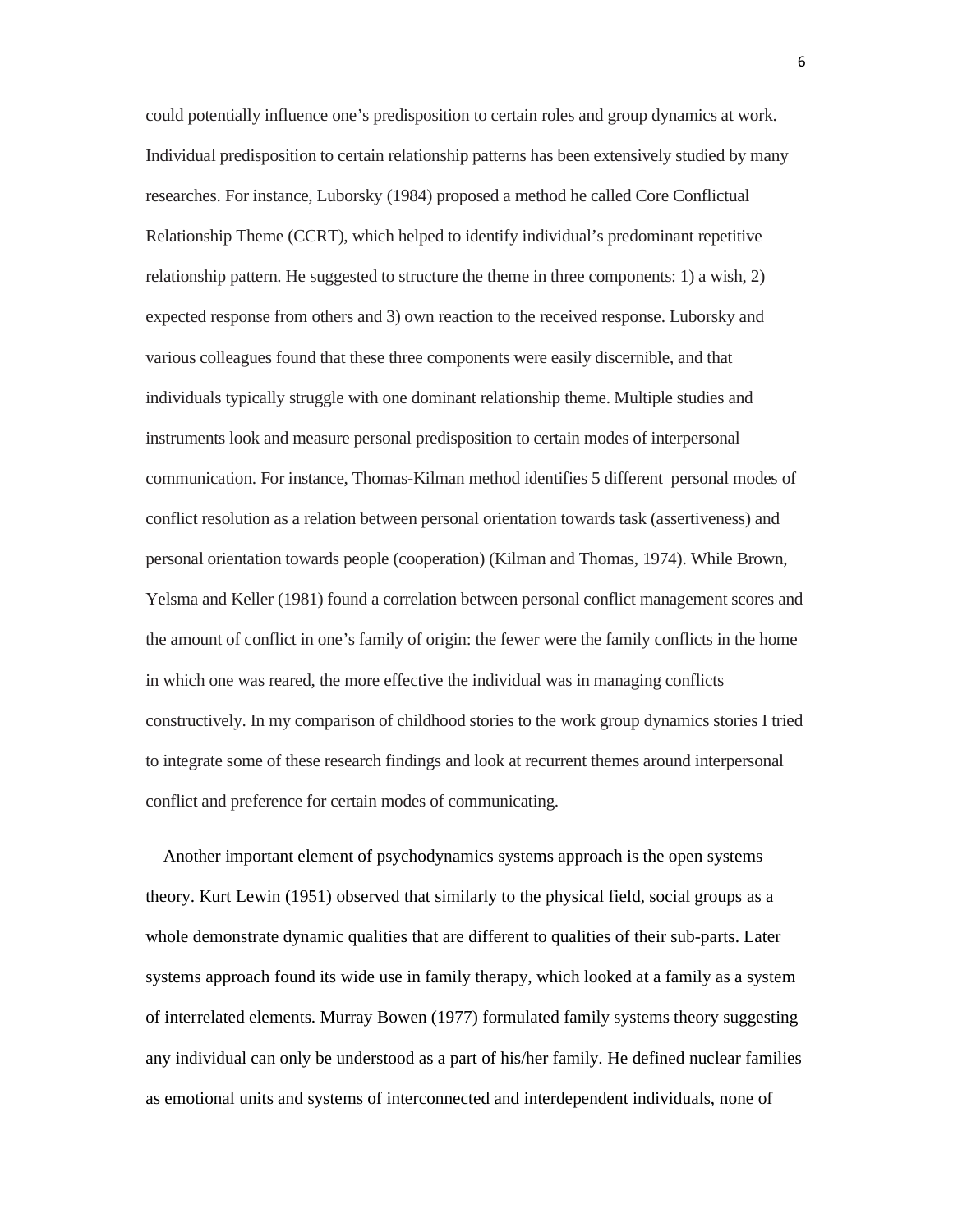whom can be understood in isolation from the whole family system. In my research I used some of the concepts formulated by Bowen, namely those of relationship triangles, nuclear family emotional systems, differentiation of self and emotional cutoff. Family systems approach has been used by many researches and OD practitioners to analyze work groups, teams and organizations. Though in my work I did not attempt to compare workgroups or organizational systems to family systems, I did look for parallels between the executive's family dynamics as described in his/her childhood story and the dynamics of the workgroup he/she found himself most or least effective in. Lusterman (1989) was implying that organizations and families shared common characteristics and that work unit and family functioning constructs were highly congruent, especially in such dimensions as group climate and leadership. Other researchers also pointed at similarities between work groups and family systems. Thus, organizations could contain subsystems and families also have a number of coexisting subsystems, such as husband–wife, parent–children, and siblings. In both organizations and families, members adopt roles, both have a hierarchy with an established power distribution (Hirschhorn & Gilmore,1980; Morgan, 1986). Managers may take on parental roles while workers may take on sibling roles with their peer coworkers (Morgan, 1986). Brotheridge and Lee (2006) examined the similarity between organizational and family constructs in a systematic fashion and confirmed empirically that family and work organization systems have common functions and themes. They confirmed that consultants using family systems approach to assess and intervene in an organizational system could particularly benefit from attention to such contextual factors as relationships, coalitions, conflict producing triangles, and diffuse or enmeshed boundaries. I did use all of these factors in my analysis of the gathered interview material.

 My research was also influenced by works of David Kantor (2012), whose structural dynamics theory originated from both systems theory and family systems therapy. In multiple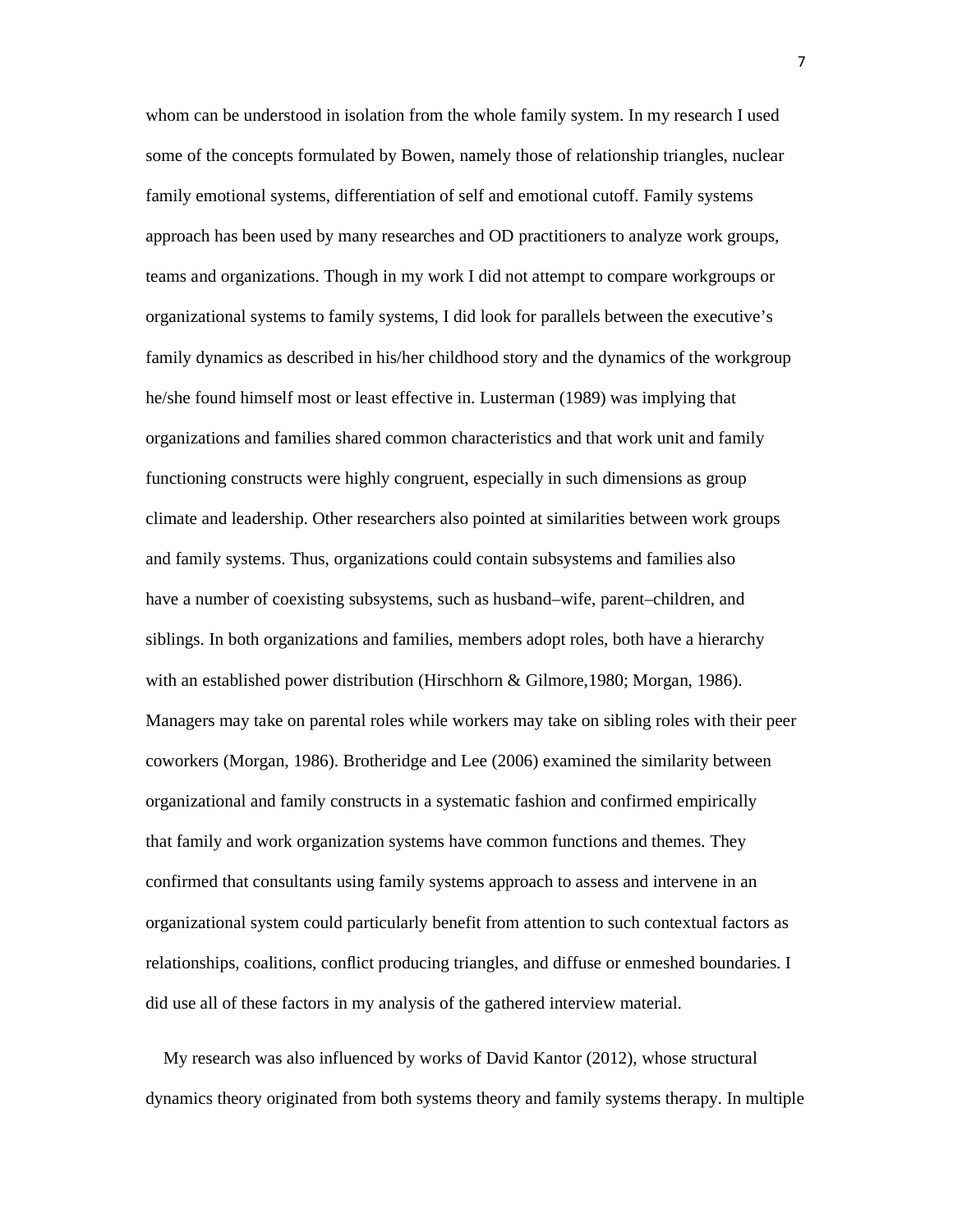studies of interpersonal communications, where they works and especially don't work, Kantor observed married couples, families and later, work teams and organizations. He detected a link between a breakdown in the interpersonal communication and what he called a "deep critical childhood story" of each person involved in the interaction. In his book "Reading the room" (2012) Kantor postulates that such childhood or "identity forming stories" determine much of how we communicate, how we read communications of others and how we relate to others at work and in personal life. He also believes that by helping executives to elicit their personal childhood stories and by facilitating their awareness of the stories' key structural elements, executive coaches and organizational consultants could help to significantly improve communication and team performance at work. Though I came across the works of David Kantor at a time, when I was already halfway through my work and completed all the research interviews, I found his approach very reassuring and relevant to my research topic. Thus, I used some of his core concepts, namely those of three communication domains and three types of operating systems, in my analysis of the interview data.

## **V. Methodology**

 The methodology used for my research was grounded theory aimed to derive a conceptual understanding from gathering, analyzing and interpreting the data collected by interviewing group of senior executives. Grounded theory is the theory-generating method of qualitative research developed by Glaser and Strauss (1967), which instead of testing a theory to find out if it is valid or not, explores raw data to discover new patterns (Hylander, 2003). The grounded theory approach requires investigators to approach their data without preconceived ideas about what they will find, so the theory or a hypothesis should emerge more or less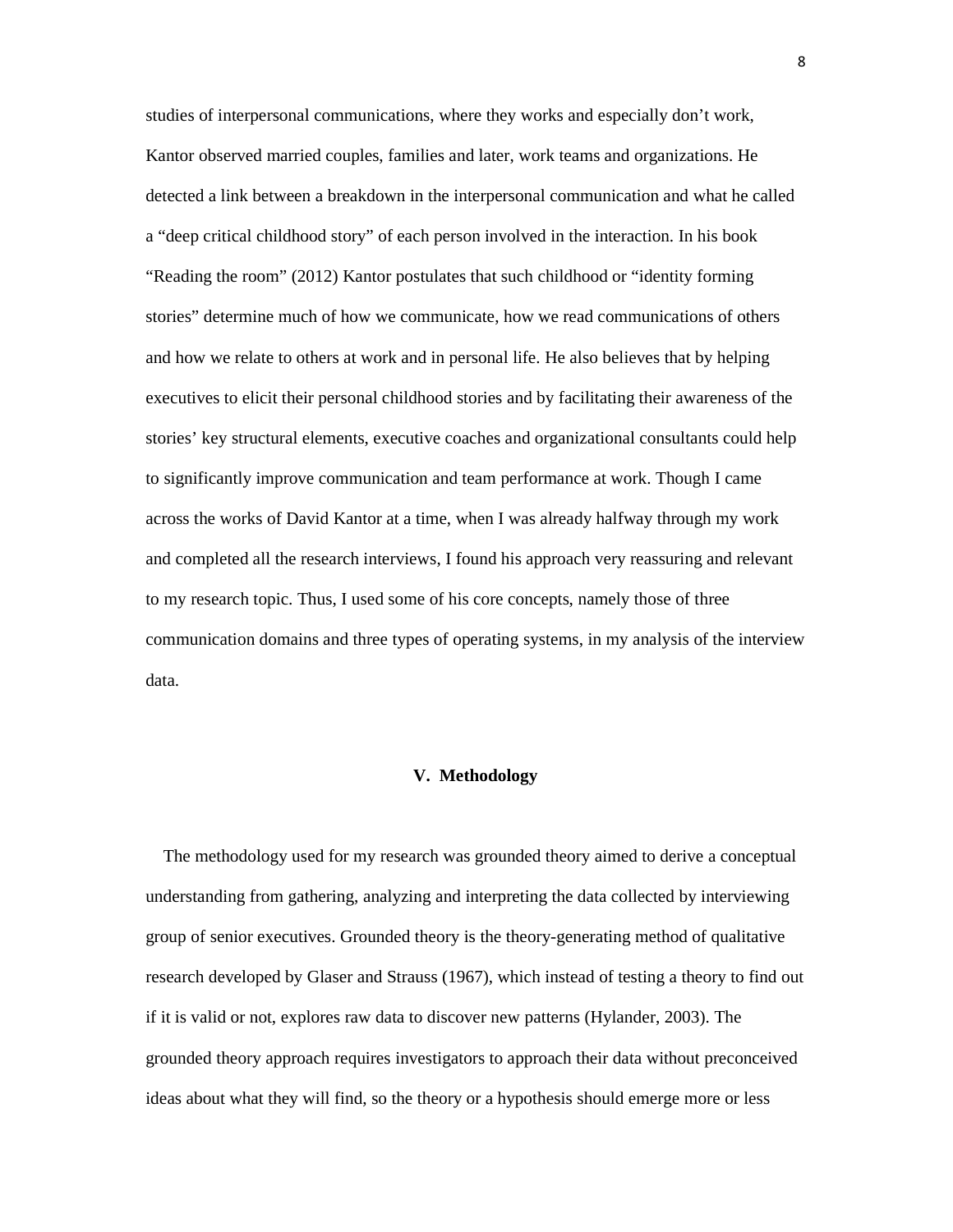from the data directly (Larsson et al, 2006). I approached the interviews with an expectation and hope that patterns and parallels should present themselves, but I had no idea about what those patterns would be and how exactly they would manifest themselves in the data. In order to collect data pool I interviewed 10 people, asking each of them to tell me 3 stories. First story had to describe the most memorable positive experience of working in the executive team, second story had to be about the most memorable negative experience of the executive team, while third story was about the executive's family of origin. As a result I collected 29 stories since one participant could not recall a negative team experience. All the interviews were tape recorded and afterwards transcribed by me into the text. I proceeded to analyze the data by at first looking for repeated patterns, words, phrases or metaphors within each single narrative, then looking for such patterns across the 3 stories told by the same interviewee. Afterwards I looked for patterns and themes, similarities and differences across all interviewees and all of the 29 stories. I also looked separately at the whole set of 10 stories of positive experiences, at the 9 stories of challenging experiences and at the 10 childhood family stories. I highlighted and coded all the similarities and differences in the texts, while in parallel making notes of my ideas, hints, or initial hypotheses.

 I also integrated my interview notes into the analysis. Immediately after each conversation I noted down themes or parallels I noticed across the stories, briefly describing general atmosphere of the interview and noting whether it was hard or easy for me to get the information. I also recorded any special emotions, associations or images coming to me during the interview. All those notes were included by me as separate pieces of data in the analysis.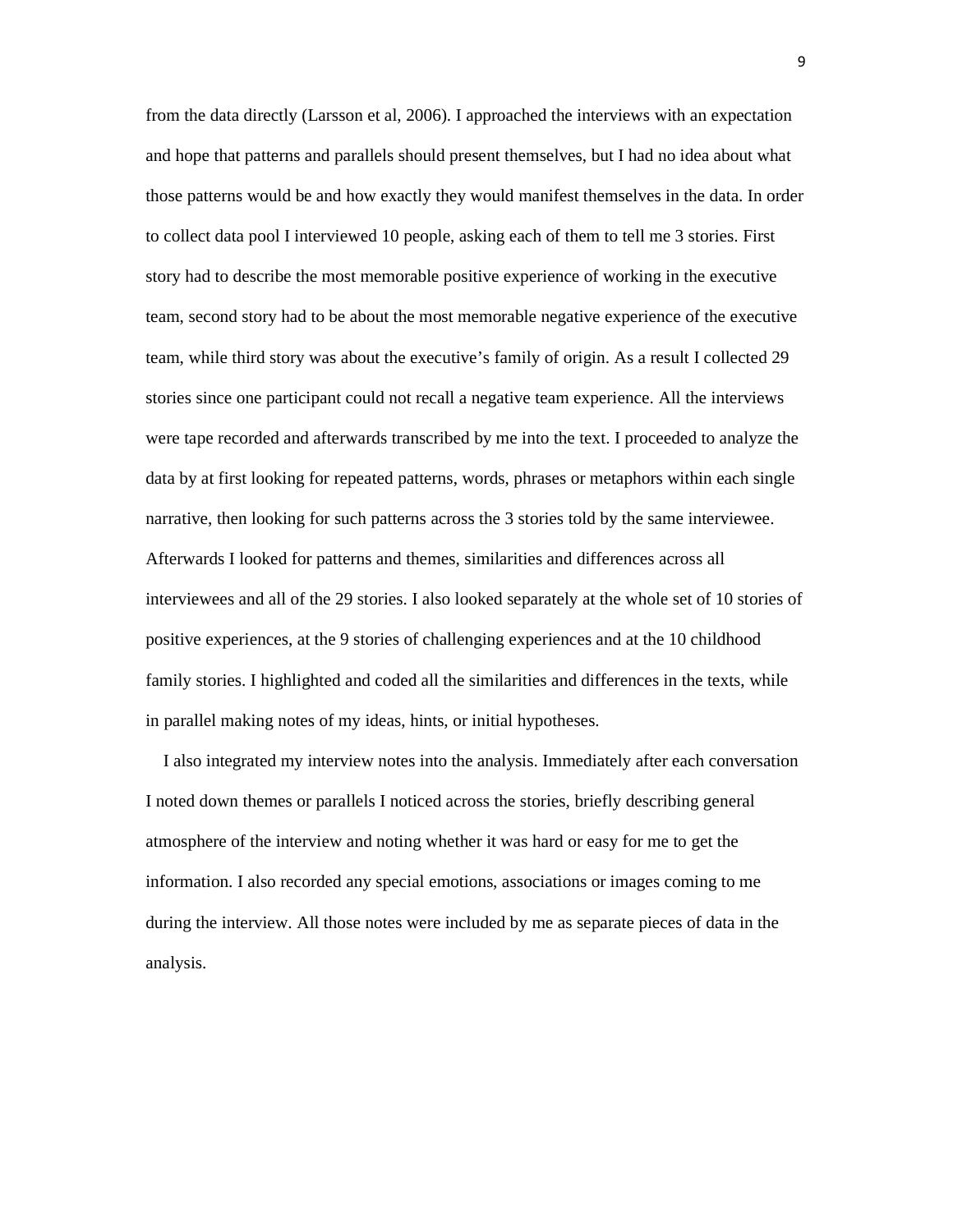#### **VI. Description of the research setting**

 During my attendance and as part of my study on the "Consulting and coaching for change" executive program at INSEAD in 2007 - 2008 I wrote a number of case papers and personal reflections in order to apply the learned clinical paradigm to my organizational and professional experience. Most of my cases were written about the challenging transformational changes I was going through at a time in my professional career. When I reread those papers in one go, I found out that my main challenges at work had to do with my roles and relationships within the executive team and with my bosses. The papers described at length the tensions, dilemmas and emotional rollercoasters I encountered over the period of 18 months. However, looking at the situation from distance of time I could not at first gather, why the team dynamics had such a deep and painful effect on me and why did I have to describe it in such a detail in my case papers. I also noticed that in parallel to my work related narrative my case papers contained seemingly random stories of my childhood experiences. Those memories of happy and less so times with my family seemed to be coming out of nowhere as free associations at different points in the work related story. Only when I read both narratives together, the work challenges started to make sense to me. The childhood stories illuminated that I struggled at work with the same themes and patterns of relating to others, which I learned in my early family experience and which were very painful and anxiety provoking to me. For instance, I made a rational choice to leave my corporate work and pursue career as an independent coach and consultant, but for a long time I felt stuck and found it hard to let go of my corporate career even though it made me feel flat and demotivated. From the childhood story I wrote in association to this challenge, I realized that my painful emotions had to do with a strong fear of failure and abandonment, which I got as a result of my sudden departure to the boarding school at the age of 9. I spent 5 long years

10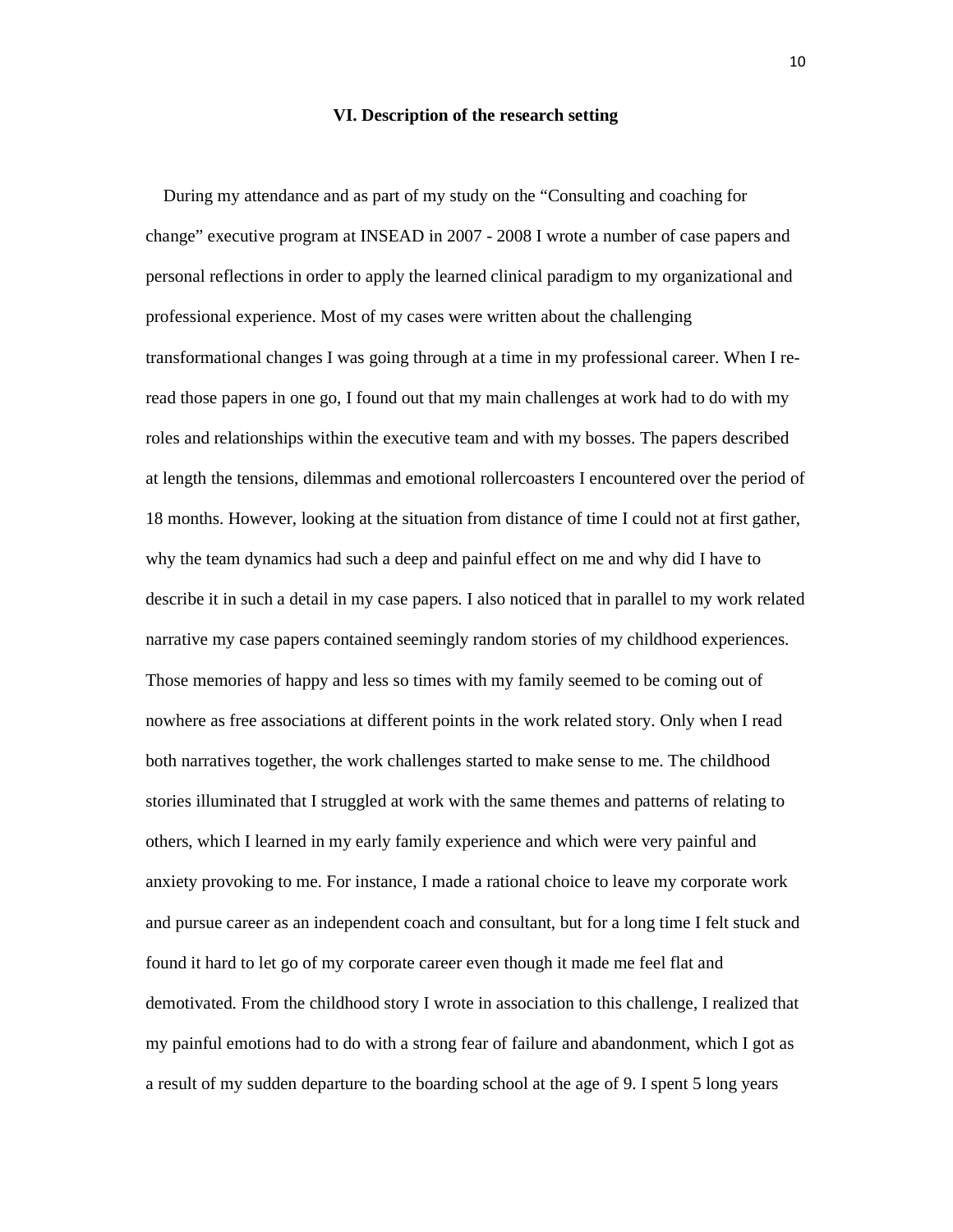away from home and never fully understood or accepted the reasons for my departure. As a result I attributed it to my personal failure to fulfill the expectations of my parents, who were themselves very anxious and unsure of themselves. So many years later I found myself at work desperately trying to understand and fulfil the expectations of my boss, who was new in the role and quite unsure about directing the team. The fear of failure and eagerness to live up to the undefined expectations of my boss created a painful and toxic mix, which made it very difficult for me to be effective as a member of the executive team and also to maturely pursue me career aspirations as desired. After gaining the insight I managed to notice the pattern and deal with my emotions in a more constructive way. Later on a new awareness helped me to avoid re-enacting my anxieties in the team setting and thus added to my effectiveness.

 I informally talked about the challenging team experiences I had with some of my executive colleagues, who showed interest in the topic. They all admitted to me having at least once a situation in their career, when involvement in a certain team dynamics made them ineffective at the work task and created an unpleasant memory of personal or team failure. Those experiences were described as quite irrational and painful, and all my peers said they hardly ever had a chance to talk about those situations to anyone. Neither did they manage to figure out what could have been done differently in a similar setting. Most said the best course of action would be to avoid having such experiences ever again. When I shared my insights about the childhood family dynamics being a possible source to some of the patterns that may have caused one's entanglement in the irrational team dynamics, I realized that none of my colleagues ever thought of such a possible link. At work we hardly ever talk or think about childhood or our family experiences as most of the time executives work hard to act and present themselves as rational, mature and independent adults. Even if the family memory or association were to enter the mind of an executive at a certain challenging moment at work, he/she would be inclined to wave it off as an irrelevant distraction. I thought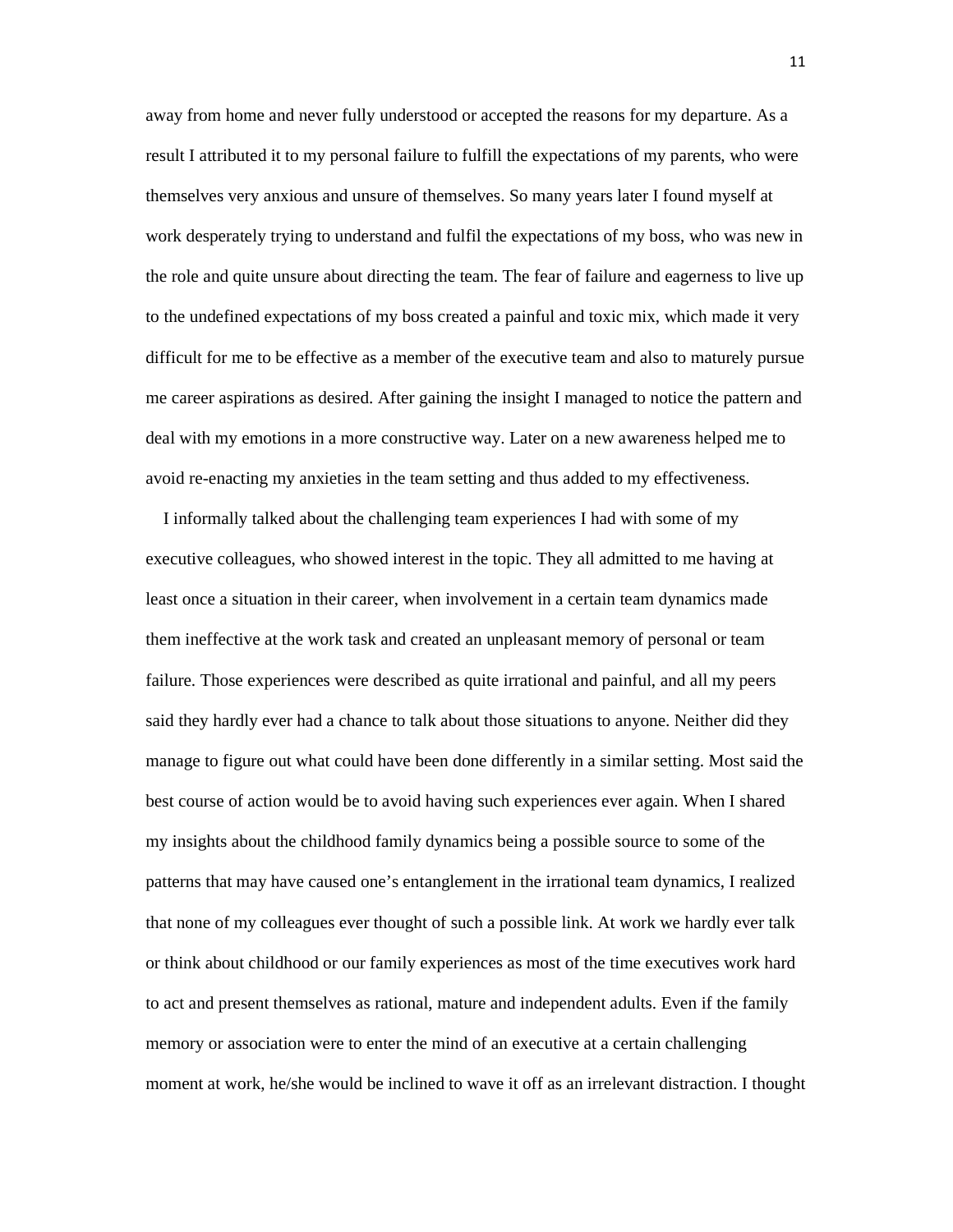that as a coach I could help people to get insight into their behavioral patterns and "inner theatre" scripts, by listening to their family dynamics stories told in parallel with stories about the team dynamics challenges they faced at work. I believed the awareness gained in such an exercise could help people to become more effective at navigating interpersonal challenges in their work teams. With this in mind I have started to design my research.

 Based on my personal experience, I assumed that by asking people to tell me their stories of a difficult team dynamics at work and in parallel by listening to their stories of childhood family dynamics, I would find some interesting patterns and themes. At first, I wanted to ask my subjects to share only the story of a team challenge, but later decided to look for both most challenging and also most rewarding experience in the executive team. I realized the deeper patterns could be found in both negative and positive team experiences. I also expected that irrespective of its positive or less so nature such situations definitely should be accompanied by strong emotions and hence be highly memorable for the participant. So I decided to ask a random sample of executives to tell me their most memorable positive and negative experiences on the executive team and afterwards ask them to describe a system dynamics of their family of origin.

 My research took place at the end of 2012 and all the subjects were senior level executives from across different companies and industries in Russia. They all worked in big organizations, some multinational and some Russian, and the teams they described in the interviews also consisted partly out of international executives and partly out of local Russian executives. Most of the experiences described by my subjects in the interviews took place in Russia with one or two taking place abroad. In order to find the volunteers for my research I mobilized my professional network and asked to refer to me people who had a minimum of 3 experiences working in different senior executive teams and would be willing to talk about those experiences. I did not tell my subjects about my interest in the childhood family stories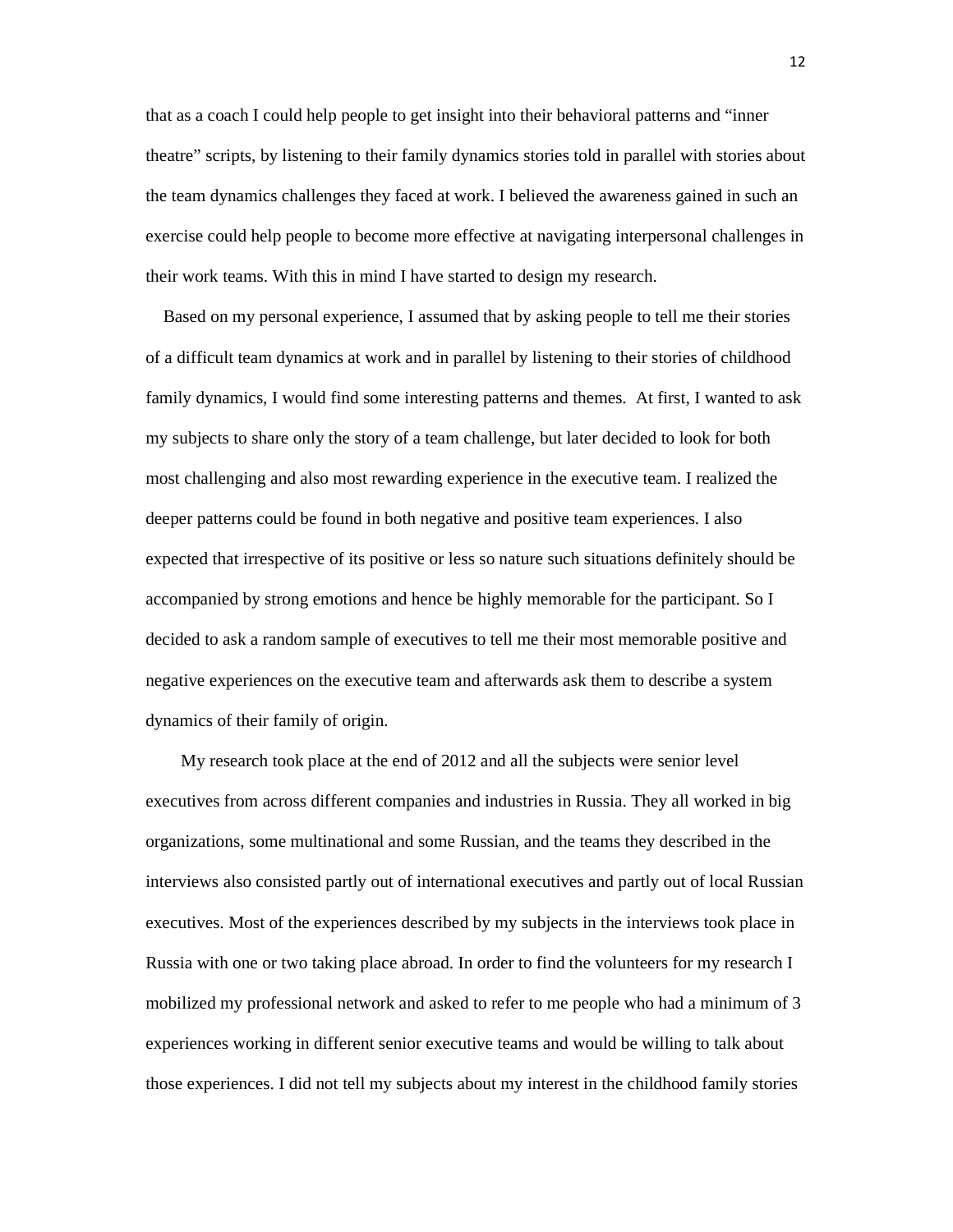upfront as I did not want them to come prepared and was interested to hear those family memories that would come to them spontaneously during the interview. Out of all the people referred to me I have invited 20 executives (10 men and 10 women) to take part in my research, since they complied with my criteria and came from different industrial and business backgrounds. I have known some of the people in my research beforehand, while others I met for the first time during the interview. When I completed 10 interviews I felt overwhelmed with all the information and decided I gathered enough research data since some of the stories started to repeat themselves. So I decided not to continue data collection after the  $10<sup>th</sup>$  interview. Out of the 10 interviewed people 4 were men and 6 were women. Most participants were aged between 35 and 45, whereas 1 person was 33 years old and 2 people were aged between 45 and 50 years. Most of the interviews were conducted face to face while 3 were done over skype. I conducted interviews over skype only with those people, whom I have known well before the research. All the interviews were tape-recorded and later transcribed into text. I coded all the participants using the letter "I" for the word "Interviewee", then indicating the serial number of the given interview and finally using letters "F" or "M" to signify person's gender. So, my first interview was conducted with the female executive I1/F, my second interviewee was the male executive I2/M, and so on.

#### **VII. Data gathering and analysis**

 All of the interviews lasted between 75 and 95 minutes and were conducted along the same script. At the beginning of the interview I gave a top line description of my research idea and stated some basic rules of our engagement, such as for instance confidentiality of all the information. After the person was ready to proceed, I asked him/her to recall all the experiences working as part of executive teams and tell me how many of such experiences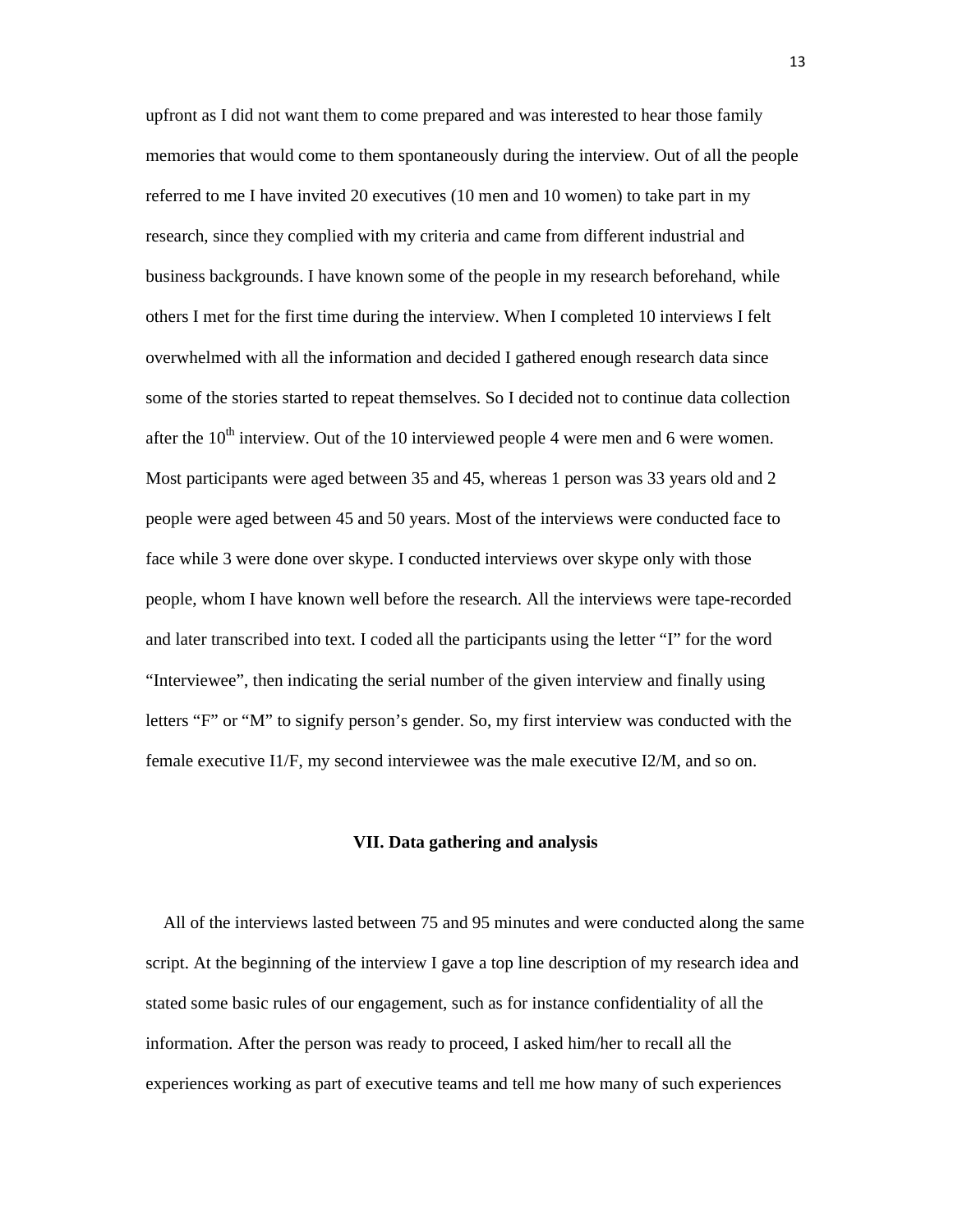they could remember. Then I proceeded with the main body of the interview, which was structured in the three parts as outlined below.

- 1. In the first part I asked an interviewee to describe his/her most effective and positive experience in the executive team. Then I followed the flow of the story and used some or all of the questions below to get the missing information:
	- Please describe your experience on the executive team where you believe you were most effective?
	- What made this experience stand out as the most effective or positive for you?
	- What was the team's task?
	- What was your role?
	- What was the team size and structure?
	- Where there any sub-groups, coalitions, alliances in the team?
	- Did you have any special relationships or conflicts in the team?
	- What made it a success?
	- What was special about this team and this experience?
	- What did it feel like for you to be on this team?
	- What metaphor could you use to describe this team?
	- What metaphor could describe your role in this team?
	- Would you be willing to repeat this experience again?
	- Would you describe this experience as valuable and useful?
- 2. In the second part I asked an interviewee to describe the experience on the executive team where he/she was least effective? Then I followed the flow of the story and used some or all the questions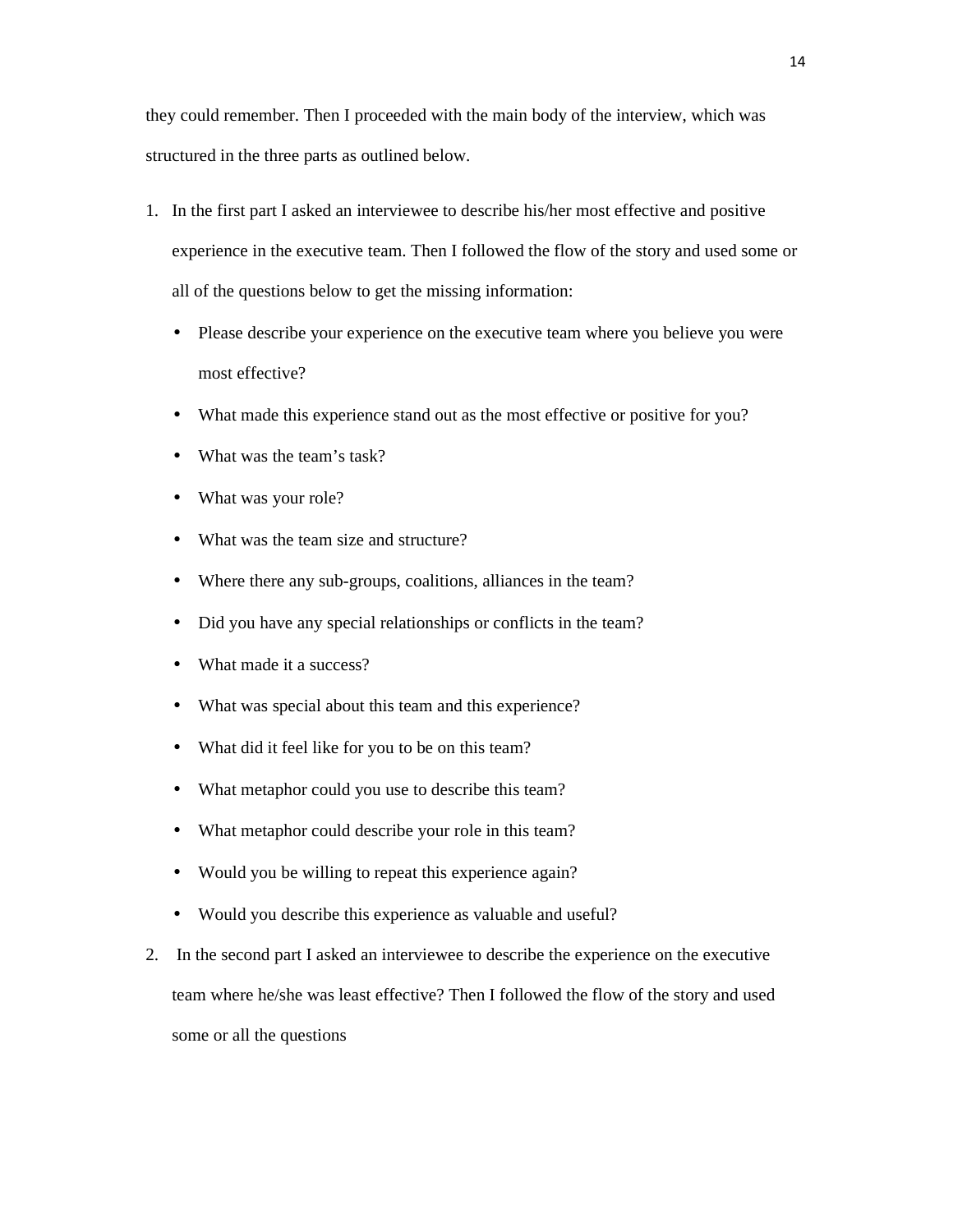- Please describe your experience on the executive team where you believe you were least effective?
- What made this experience stand out as the least effective or negative for you?
- What was the team's task?
- What was your role?
- What was the team size and structure?
- Did you have any special relationships or conflicts in the team?
- What made your experience so ineffective or negative?
- What was special about this team and this experience?
- What did it feel like for you to be on this team?
- What metaphor could you use to describe this team?
- What metaphor could describe your role in this team?
- Would you be willing to repeat this experience again?
- Would you describe this experience as valuable and useful?
- 3. In the third part I explained to the executive research of group and family dynamics suggests that sometimes roots to our relationship patterns could be found in our early experiences in the family of origin. Then I asked the executive if he/she would be comfortable to describe the family of origin to me. As the person agreed to proceed, I asked to tell me about his/her family and followed the flow of the story by using some or all of the questions below:
	- Please tell me about your family of origin what was it like?
	- What made you happy as a child and why?
	- What was the family structure?
	- Who was part of the family?
	- Who was "the boss" in the family?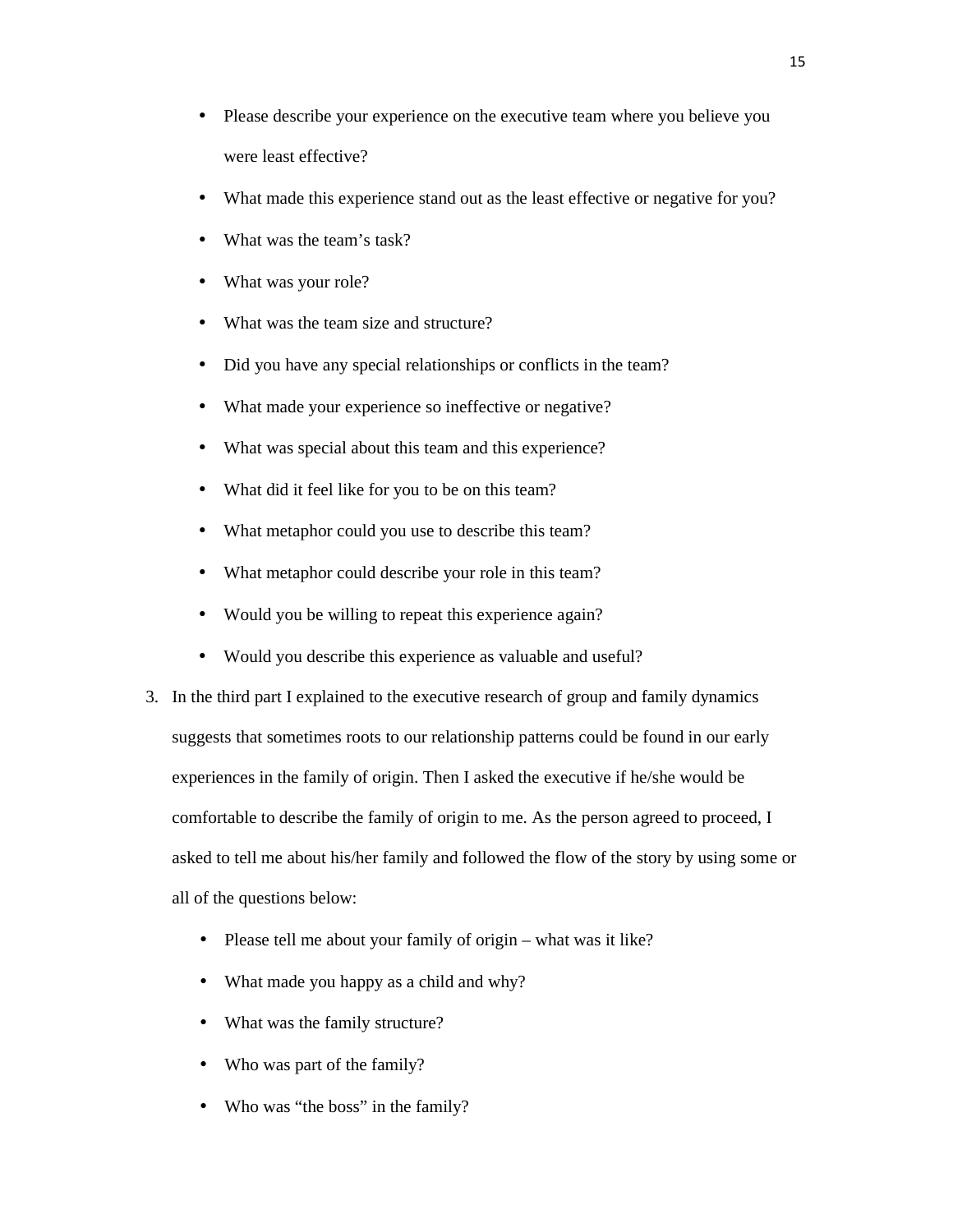- How would you describe your role in your family of origin?
- With whom did you have the strongest bond in your family?
- Were there any conflicts in your family? If yes, between whom?
- Metaphorically how would you describe your family and your role in the family?
- Have you ever been reminded of your family in work situations?
- Have you ever seen parallels between your family dynamics and any of the team dynamics at work?

 During discussion of the team structure I asked the interviewees to draw an organizational chart of the team they were describing. In the third part I also asked them to draw an organizational chart of their family. It was not the genogram as such as it did not show the genealogical tree of the family, but rather a chart of how they saw the family structure similarly to the work team structures (for instance, one person put one parent as a boss, while the other parent was more of a team peer, or the other participant put one of the grandparents as a dotted-line second boss). At the same time, we did add a genogram type lines to show special connections or conflicts between people both in the family and the work team charts. For the interviews conducted via skype I helped the interviewees to draw the charts based on their description of the team structure and dynamics.

 I made sure to ask for metaphors and images in each part of the interview in order to make the people go off the familiar rational path of the narrative and tap into deeper emotional associations and connections. As a result those questions proved to be most challenging to get an answer to and also most revealing during the interviews both to me and also to the participants.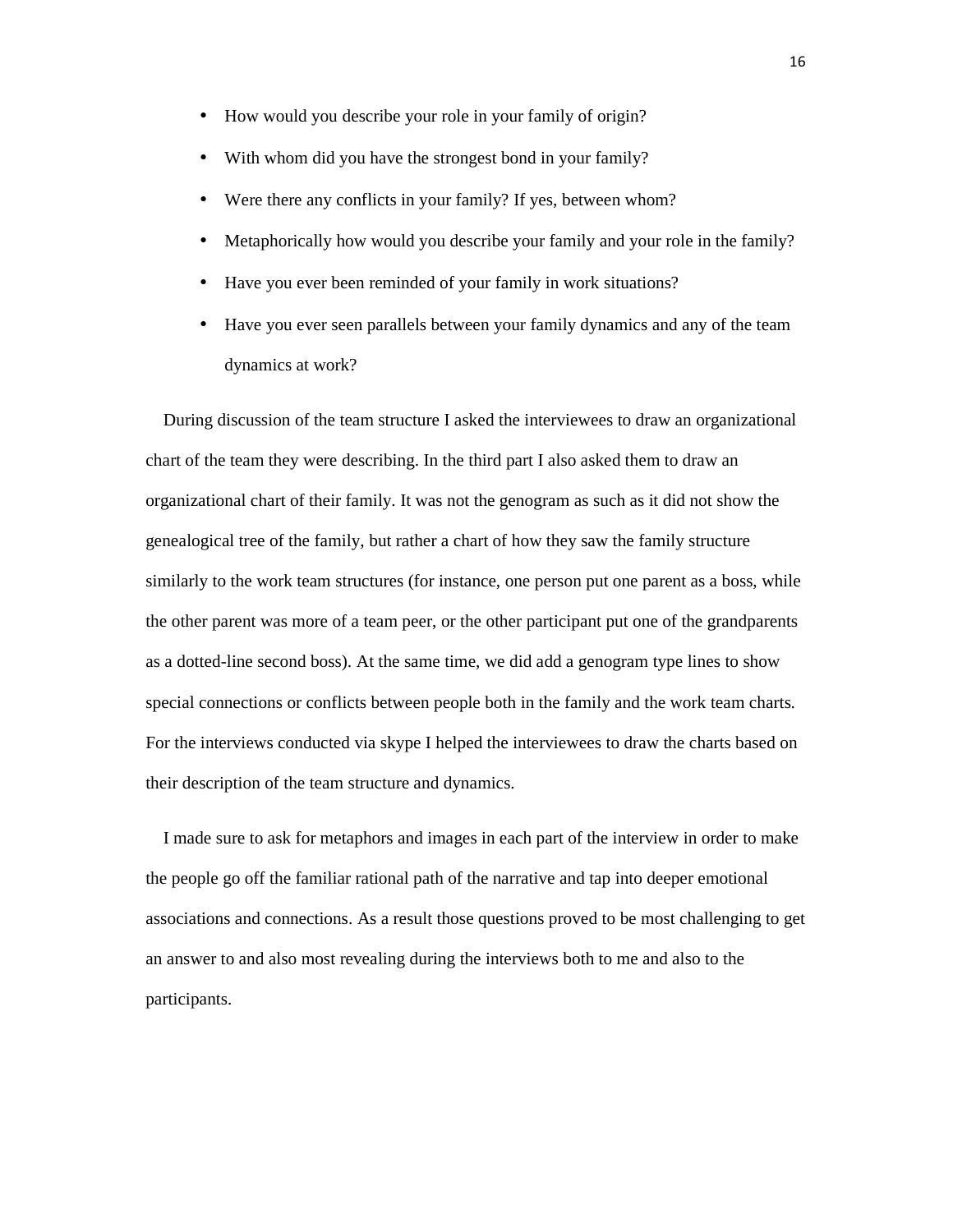## **VIII. Findings and discussion**

## **Nuclear family system as a basis for core work sub-team system**

 The first pattern that became apparent quite early in the data gathering process and revealed itself consistently across all cases without an exception, was a clear parallel between size and constellation of the person's nuclear family and a core work sub-team the person preferred to operate in and focus one's story on. In the positive stories all research subjects, while formally working in the executive teams consisting of 6 to 15 people, mostly operated and strongly attached themselves to smaller sub-teams, which in size and in their basic construct were similar to their nuclear family of origin. One of the most vivid examples of such a parallel was the story of my first research subject I1/F, who was an only child in a full family of three. In both her positive and negative work team stories, she focused on describing the dynamics between three people out of the whole work team and consistently ignored mentioning other members. When probed by me, she did recall the names and roles of other team members, admitting that some of them had a strong role and influence in the team, but still failed to integrate them into her narrative. It seemed to me that the rest of the team remained a silent background for the central triangle of three main characters: herself, her boss and the team's trouble-maker. Interestingly, in her family story her dad also was described as a trouble-maker creating tensions in the family unit. Another research subject, who was an only child in a family of three, told me that his full executive team consisted of 10 people, part of whom were bright, charismatic and pro-actively team oriented, while the other part were from an older generation and more resistant to both organizational changes and team collaboration. When I asked, what was his place in the team he said: "I was among the 3 people, who really pushed the changes".

 Strong examples of the same pattern came from stories of research subjects with other nuclear family constellations. Both I2/M and I3/M were younger children in families of four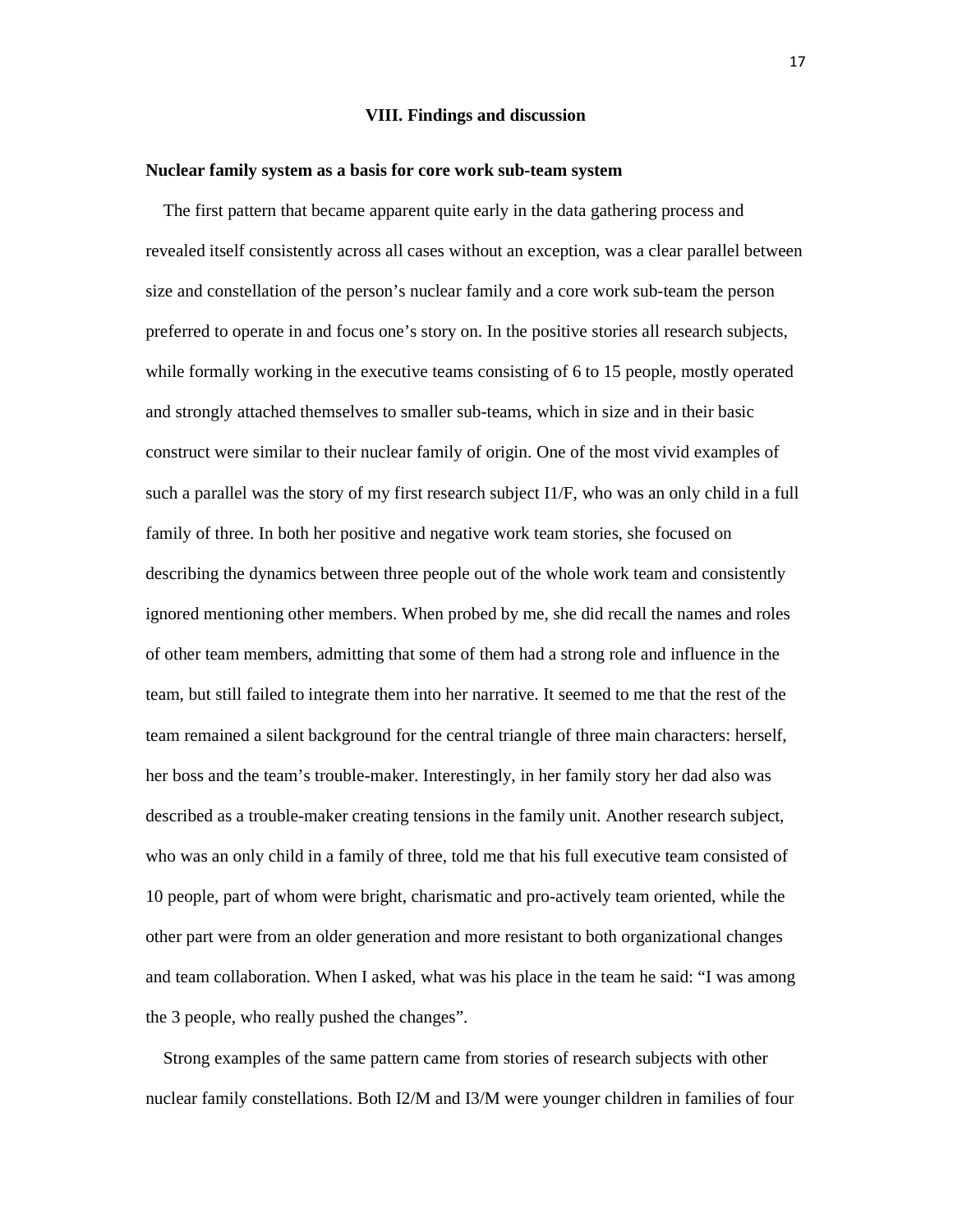(other members being mother, father and an older brother). Both, when describing their most rewarding experiences of executive teams told me about the sub-team of four, which existed within a bigger work team and was for them a core operating system. Though not completely ignoring the rest of the team as in the first example, they devoted a considerable part of their narrative to this sub-team and attributed most of their positive experiences to it. This is how one of them described such a sub-team: "We were four, a central team of negotiators, and I was one of them. We were: my boss, me, operations director, who was a woman, and finance director, a new guy. The boss and the female director knew each other well and over a long time, their relationship was close, even familiar. My boss knew how to manage her strong temper and balance her out. The two of them were the older members of our group, me and the other guy where newcomers…" Though the full work team of this research subject consisted of 12-13 people, he focused most of his story on the core group described above. In the other example, I3/M did describe in quite a detail the full executive team of 8 members, but said that most memorable part of the positive team experience was working as part of a smaller sub-team: "We established a team headquarters in a local café, got together every day for breakfast, lunch and dinner, talked, debated, worked out the solutions. We were a team of four: two came from the old executive team and two, including me, were new hires. When I think of the positive experience on that project, I first of all think of the four of us, though the whole team worked hard to achieve the result." Both examples also show that apart from their size, the sub-teams contained other elements similar to that of the participants' nuclear family systems: two older members vs. two younger or newer ones, a man and a woman in a closer and familiar relationship with two junior male members. A female research subject I9/F, who also came from a nuclear family of four, where she was the older of the two daughters, opened up her story with the following description of her work team build up: "All decisions in the team are taken by three people: Managing Director, Corporate Affairs Director and me.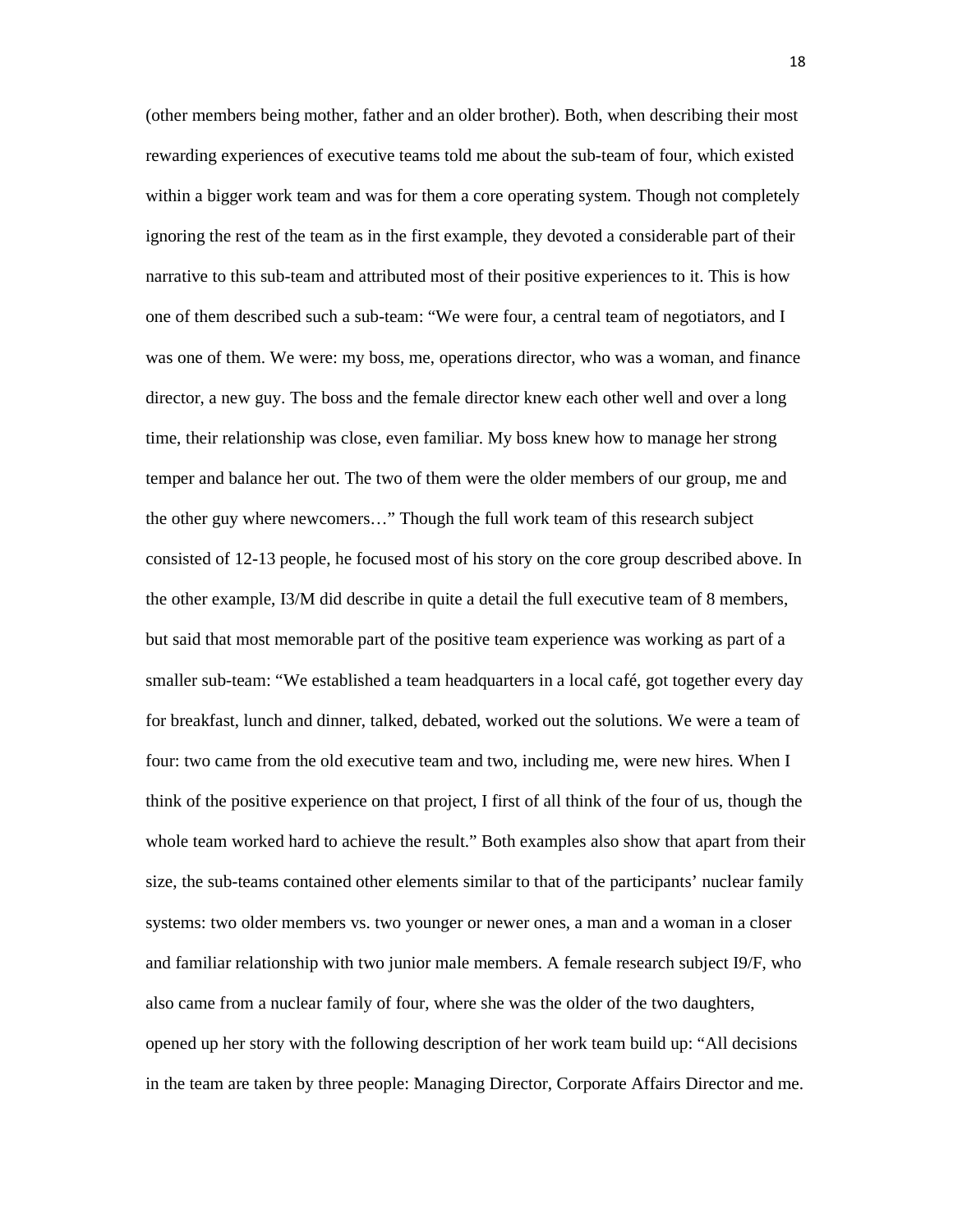We take all key business decisions. Lately the  $4<sup>th</sup>$  director has been added to this group, but he is more junior and stands a bit separate from us. There are 8 executives reporting to the Managing Director, but all key business decisions are taken by the three of us." When describing her family, she also talked of herself as being more of a third parent, while her younger sister was an irresponsible junior member, who required to be looked after. Another female executive (I10/F) coming from a family of four, where she was a younger sister, described that the main decisions for her projects were taken by four people, three of which were in a more senior position to herself.

 Two of my research subjects (I4/M and I7/F) grew up with stepfathers, whom their mothers married following either the death of a spouse or a divorce. Both people did not have memories of their families before that event. In the case of I4/M, there were no half-siblings born and the stepfather fully integrated into the nuclear family as if replacing the dead father. He was named a "real father" by the research subject, who strongly focused on a sub-team of three people in both his positive and negative work team stories. In the I7/F's example, her mother and stepfather had two more children thus forming a new family unit, to which my interviewee did not see herself belonging as a full member. She could not recall being part of the family before her parents divorced and she did not quite see herself fit into the new family. In her work stories this executive clearly identified "inner" and "outer" sub-systems within the bigger executive team, but associated herself with neither consciously trying to keep her distance to both.

 The only research subject, who kept the full big team in focus of her narrative throughout both of her work related stories, came from a big family, where members of four generations lived under one roof and got together daily over big family meals. Though her nuclear family consisted of four people (parents and an older brother), they have never lived separately and she described herself growing as part of "a very big multigenerational and multinational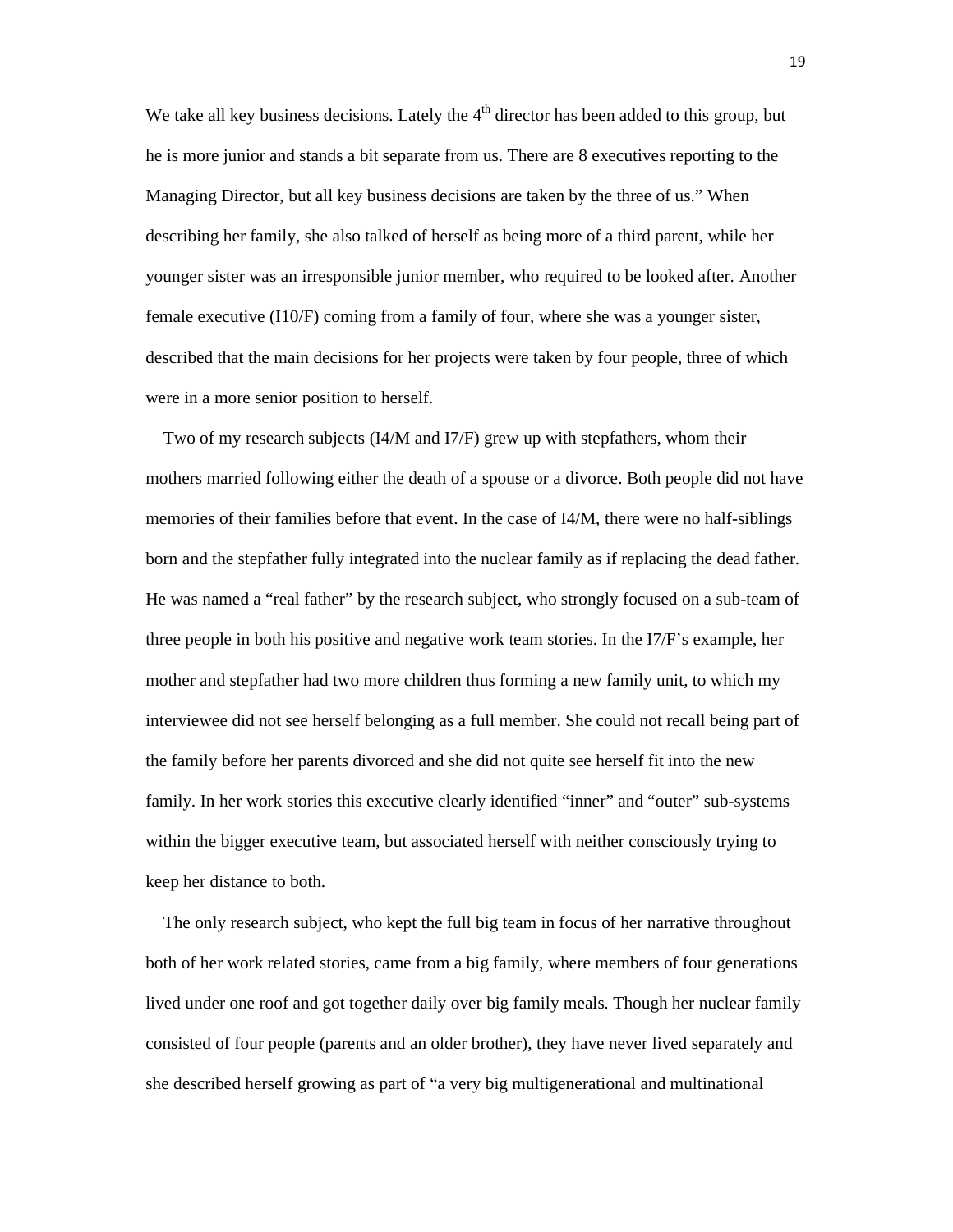family", which also included both grandmothers, a grandaunt, great grandparents and a great grandaunt on maternal side. This interviewee described in detail a full executive team without any probing questions from me. She also gave an overview of the shareholding structure, explained how the key shareholders interacted with the ExCo, described how the big team dynamics influenced her work and how she dealt with that proactively and constructively. Unlike most of other research subjects, she did not perceive big team's political undercurrents as hindrances to her work, but rather accepted them as part of any big team experience.

 In one case (I5/F) I had difficulty in detecting a clear parallel between nuclear family and core team systems. The interviewee came from a small family of three and was an only child. In her work story she told me at length about herself and the boss, Managing Director, but she never singled out a third person from the rest of the team to complete the triangle. Only when I created a graphic image of her stories I realized that "the rest of the team" was seen by her as a third actor in the triangle. Irrespective of the example she gave, all the other team members were described as having the same role in relation to her, her boss and to the task. I assumed she treated them all as one element of the system, and thus the link between the nuclear family system and core workgroup system remained true for this case as well.

 The pattern discussed above was also present in the personal stories about negative team experiences. Those participants, who centered their positive team narratives on the relationship triangle, also identified the main three actors in their negative story, but described one side of the triangle as weak, uncooperative or blocked. Such inactivity or resistance of the third element of the system usually resulted or was itself a consequence of the other two sides being in a strong conflict. In three out of four stories, it was actually the research subject, who found himself in a conflicted relationship, failed to build a coalition with any other members and as a result got excluded from or opted to leave the team. The other side of the conflict in all three cases was the leader of the team. In the forth story there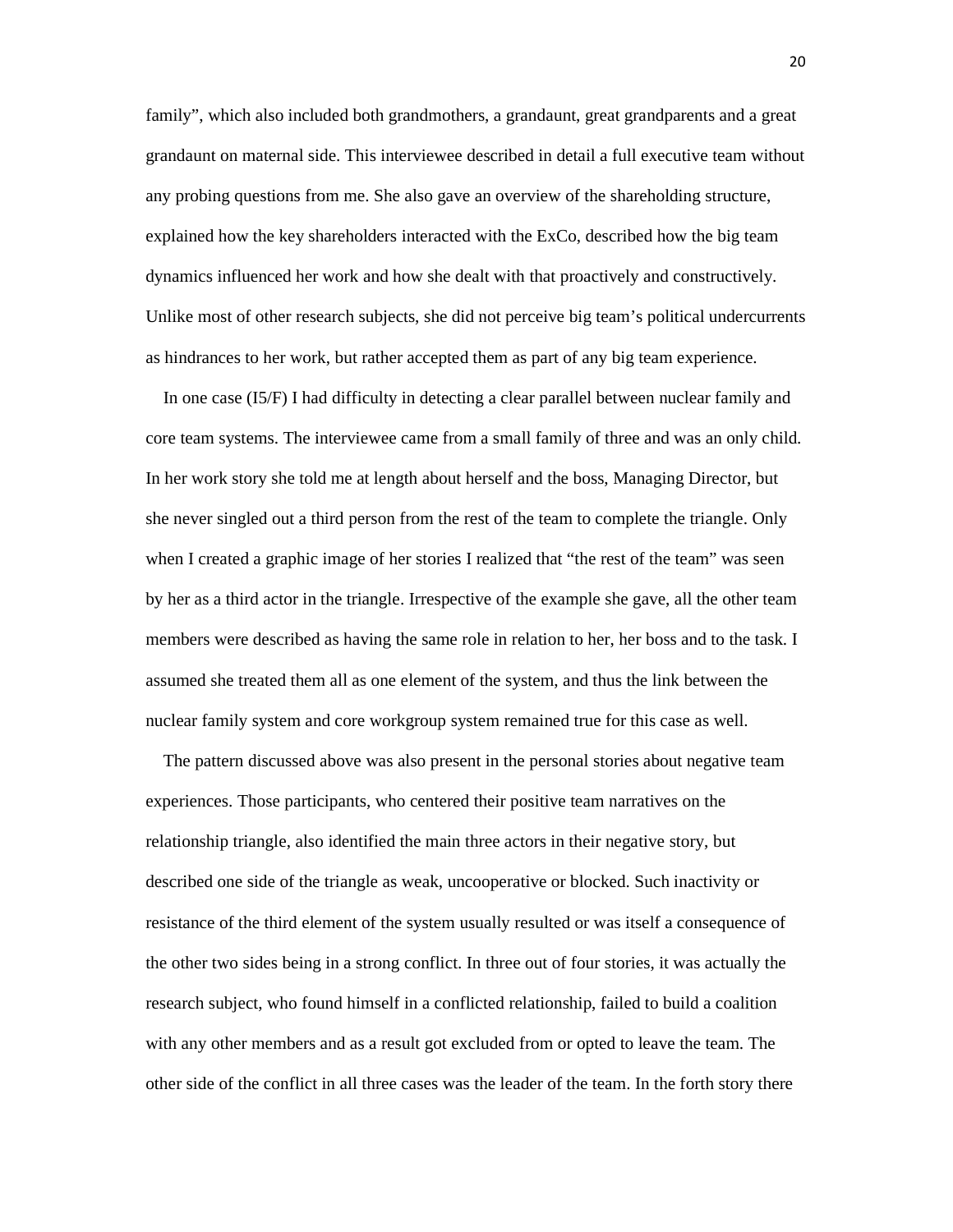was no strong conflict, but the leader was asked to leave the team after business results got below expectations. The research subject tried to establish a closer supportive relationship with the boss, but failed to do so. He believed the team may have been more successful, if the boss had accepted his help and advice.

 If we look at the negative stories of those four participants earlier described as effectively functioning in the sub-system of four people, their stories revealed one clear theme. In cases or two such participants, their negative team experiences contained themes of failed alliances and exclusion similar to the previous group. Participant I2/M believed he failed in the team because his boss applied divide and conquer strategy, which was aimed at breaking any inner alliances and singling out scapegoats. As a result the participant found himself in a solo opposition to the boss, ended up in a scapegoat role and was asked to leave the team. Participant I3/M also talked about his failure to timely form a power alliance, but believed his main mistake was hesitance to timely influence the boss to exclude the resistant member from the decision making process. As for the other two participants in this category there was either no negative story given or not enough evidence provided in the negative story to make any valid conclusions.

 The pattern of failed alliances, opposition to the boss and consequent exclusion was also central to negative stories of two remaining participants. In the case of I8/F, she tried to navigate the big team dynamics and establish her relationship to the boss in exactly the same way as she did in her positive team story, but she failed to do so mainly because none of the team members wanted to cooperate in fear of being scapegoated. In the end she had to leave the team. In the case of I7/F, she similarly to her positive experience at first maintained independence from any subgroups and tried to prove her personal value to the business. When her boss excluded her from all communications and stopped inviting her to the Board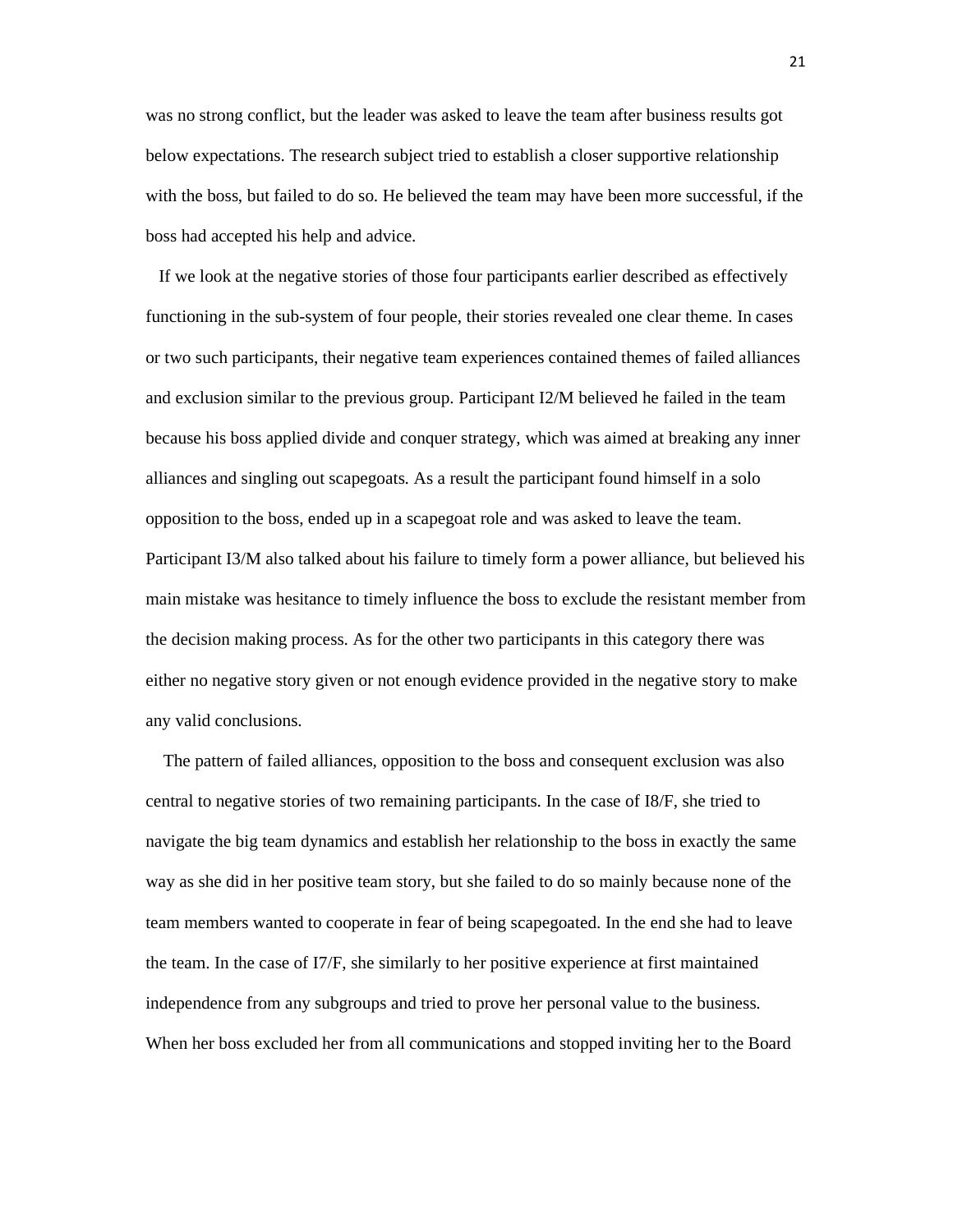meetings, she attempted to enter alliances with other team members, but in the end also had to leave the team.

 I conclude hereby that my research subjects clearly demonstrated their preferred model of operating in a big team. In order to be effective they all sought to become part and operate in a smaller sub-team similar in size and make-up to the nuclear family system of their childhood. At times, such a strong preference to work with a smaller group made my research subjects ignore opportunities of involving other team members. At the same time, failure to either find or create such a sub-system within a big team generally made participants less effective in their teamwork and often led to major frustration and exclusion.

## **Team boundaries and family boundaries**

 I wanted to look at how the participants viewed team boundaries and acted across them since many researchers in the literature I reviewed pointed at similarities between work group and family boundaries. I noticed earlier on in my research that some participants talked about operating strictly within the team boundaries and hardly mentioned external stakeholders or wider business environment, while others paid more attention to those external elements and even made an effort to integrate them into their system by either involving external stakeholders in decision making or project implementation process or looking up to them in search for sponsorship and protection. Those external elements included business owners, investors or shareholders, superior bosses from the company headquarters or supervisory boards, external consultants and experts, and in one case, teams of direct reports. I noticed that attention to those elements outside the team boundaries was demonstrated mostly by participants, who mentioned active roles of other close relatives, mostly grandparents, in their family dynamics. These participants either spoke of spending summers with the grandparents, or had one grandparent living with the family for some time. Often they spoke about influence or power their grandparents had over both or one of the parents and about the effect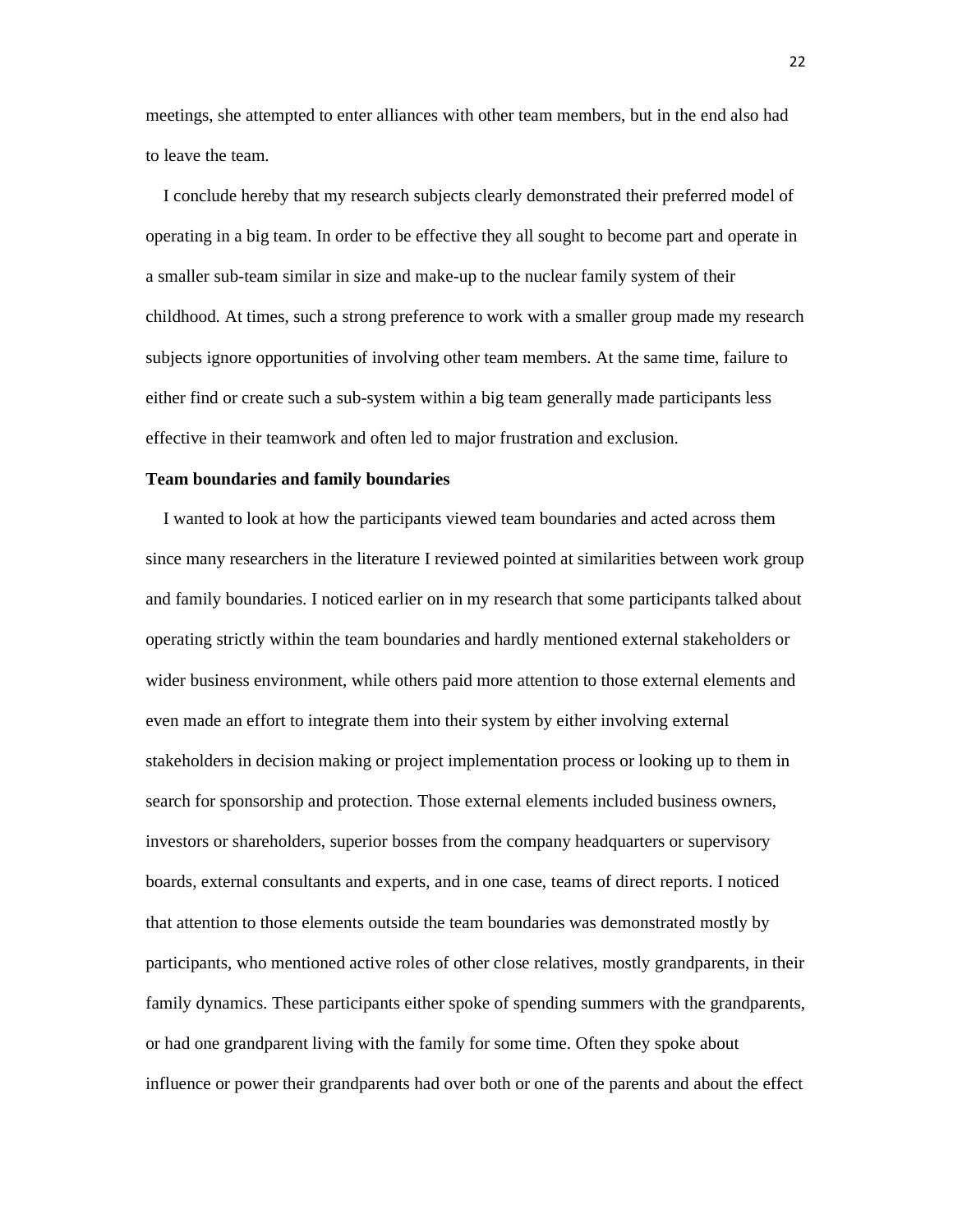that influence had on the family dynamics. In some cases, as in the stories of I1/F and I2/M the grandmother's close participation in the family life caused tensions and power struggles with one of the parents, while in the cases of I3/M and I10/F the grandmother was seen as a leader of the family positively influencing other members. All of these four executives talked about external influences on their work teams, but while the former two people emphasized challenge and threat coming from corporate headquarters or acquiring company, the latter two, talked about leveraging the superior influence to get things done. Participant I6/M's nuclear family lived separately from both sets of grandparents, but he spent time with them every summer. In his positive team story he attributed a lot of success to the fact that the team leader was related to the key shareholder, while in his negative work story he linked the failure of his team to the fact that team leader became confrontational and lost trust in the eyes of the key shareholder. Research subjects I5/F and I7/F did not have any interaction with their grandparents as children and either did not see external influences in their work stories or admitted they strongly preferred not to deal with external shareholders directly. Participant I4/M did not talk about any other relatives, but was the only one, who mentioned a pet dog in his family story and described how each of the family members exercised different leadership styles in training the dog. In parallel, he happened to be the only one, who in his positive team story paid attention to the way him and his peer executives treated their subordinate teams in order to achieve high business results. The above observations made me think that exposure to bigger family system early in one's life potentially could influence our ability to pay attention to wider stakeholder network at work and prepare us better at operating across the boundaries of our work teams.

## **Use of Metaphors and Images**

 During the interview I asked everyone to metaphorically describe their teams, their families and themselves in relation to both. Use of images and metaphors turned out to be a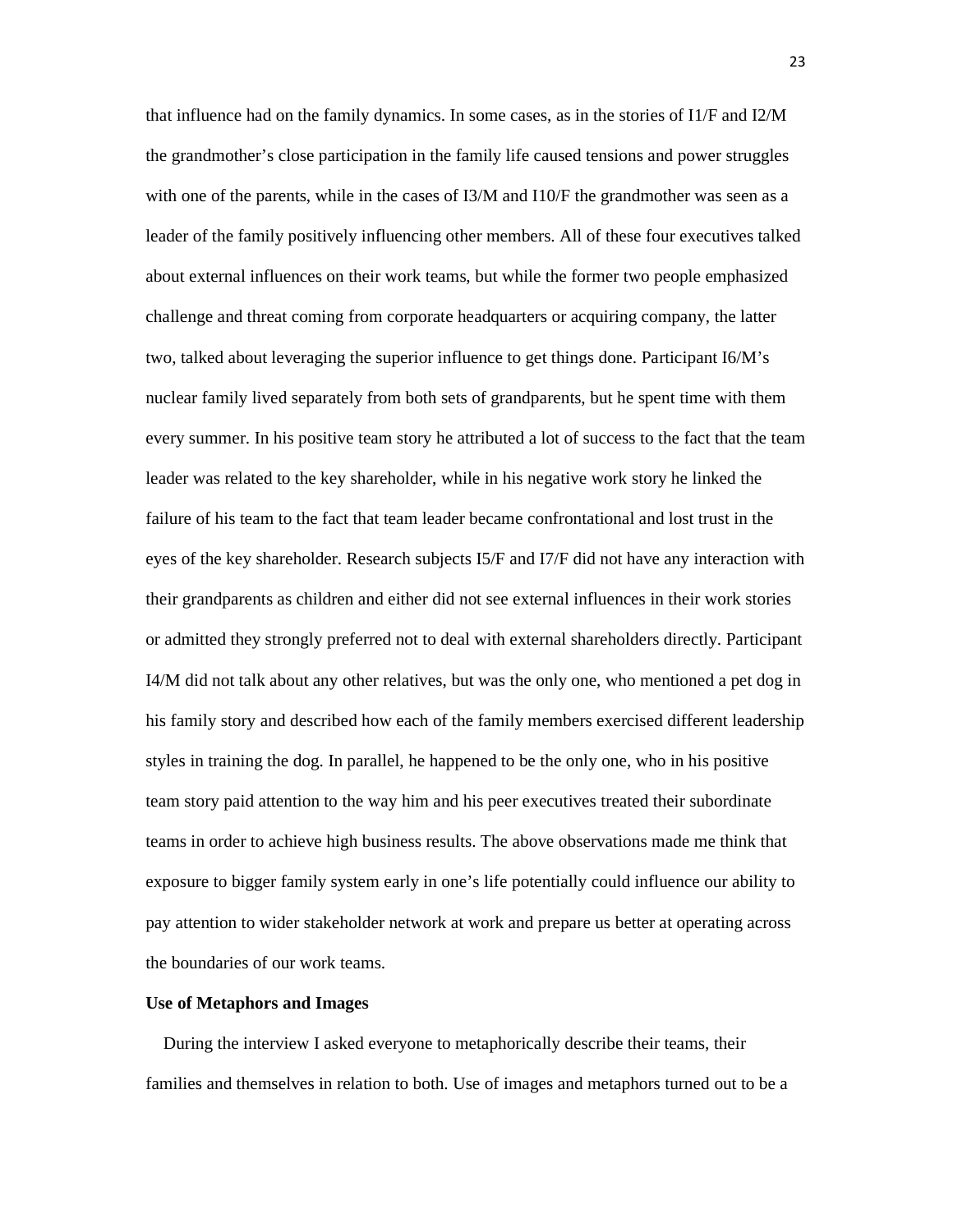very interesting and revealing part of my research. I discovered that my research subjects hardly ever used metaphors or images to describe their team experiences. It did not seem to be a natural way for the 10 executives in my research to talk about work. Even upon my direct request most of the research group found it hard to come up with metaphoric images and some actively resisted or refused doing that. One of the participants mocked my requests (e.g. by suggesting I implied his family was "an Adam's family"), while another provided most of her answers by quoting what other people said about her instead of giving me her own associations (e.g. "others said I entered a team as smoothly as a knife goes into the butter" or "my boss always said I would be a good minister of foreign affairs"). I could not help but interpret such behaviors as certain insensitivity to one's feelings or as a resistance to reveal true emotions with regards to the team or family experience. This hypothesis also found support in the fact that once the images did come out, they indeed were quite revealing both to me and to the participants themselves. Such resistant behavior also could be seen as a defense against being seen as irrational, naïve or foolish. Most participants found it easier to come up with metaphors after I asked to imagine telling their stories to a child, who did not understand anything about work. By entering into a more playful and regressive mood they became less cautious and more able to give me their images.

 After I asked each person to come up with the metaphors, I analyzed the data for any themes and patterns across each person's narratives and also across all the 29 narratives. Tables 1 and 2 provide overview of all the images and metaphors that came up during the interviews.

## **Team Metaphors**

 First of all, there were a lot of similarities between the team metaphors used by the participants. There were altogether four main metaphors used in description of the positive team experiences and I grouped them into 3 categories. 1) Three participants actually used a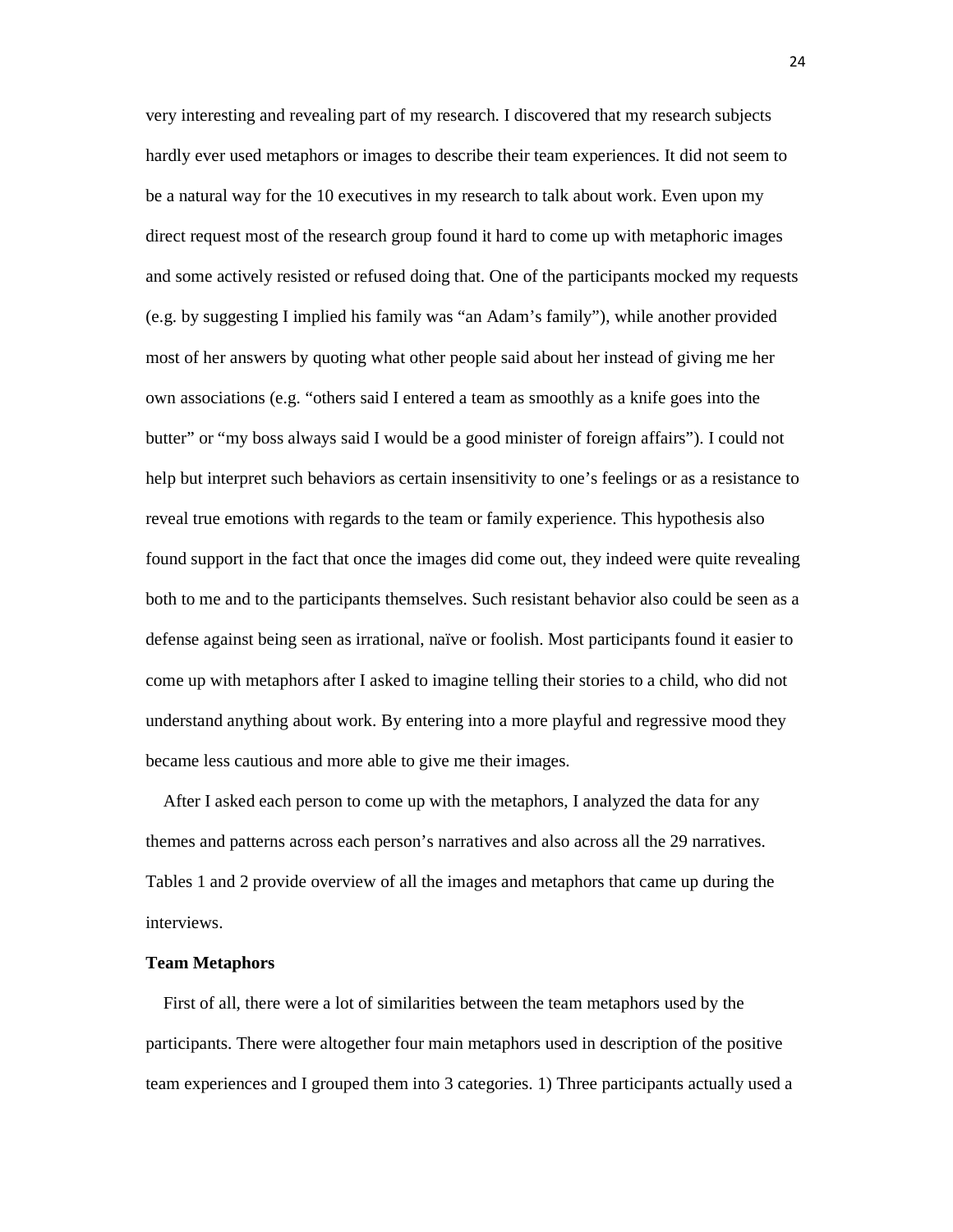family metaphor to describe their team: the image of people gathered around a meal or a bottle of wine, talking, emotionally engaging, feeling good, connected, trusted or loved. The essence of the metaphor to me was in the feeling good and connected. 2) Three of the participants used animal analogy comparing their team to a school of piranhas, a wolf pack or a zoo. The essence of the metaphor to me was in a peer competition and personal growth. To the same group I allocated a metaphor comparing the team to post-graduate studies and competitive academic environment used by one of the participants. 3) Third cluster contained metaphors of teams united in their fight against an external enemy or some natural force. In this category work teams were compared to the national group rebelling against foreign invaders or to boat crews fighting stormy waters.

 Metaphors for negative team experiences also revealed common themes. The first theme was that of team's disconnection described as a group of sports stars trying to score individually or as a big ship consisting of smaller individual boats sailing in different directions. One participant described disconnection in his team as a conversation between the deaf and the blind. I noticed that this image was in essence an antipode of the "good and connected" feeling from the previous group as it described the absence or lack of a certain quality. Secondly, there was a theme of fear and impotence described by metaphors of being in a snake pit, being scapegoated or experiencing a nightmare. All participants here described feelings of being trapped, scared and powerless to influence their own or team's destiny. The third category contained metaphors of nonsense and meaningless endeavors such as for instance, being asked to solve unsolvable tasks, being involved in collective mixing of mud or playing in the theatre of the absurd. Finally, there were two metaphors of lack of growth and ambition, for instance, by being isolated from the real world by an overprotective mother chicken. This metaphor also could be seen as an antipode to the one describing competition and personal growth.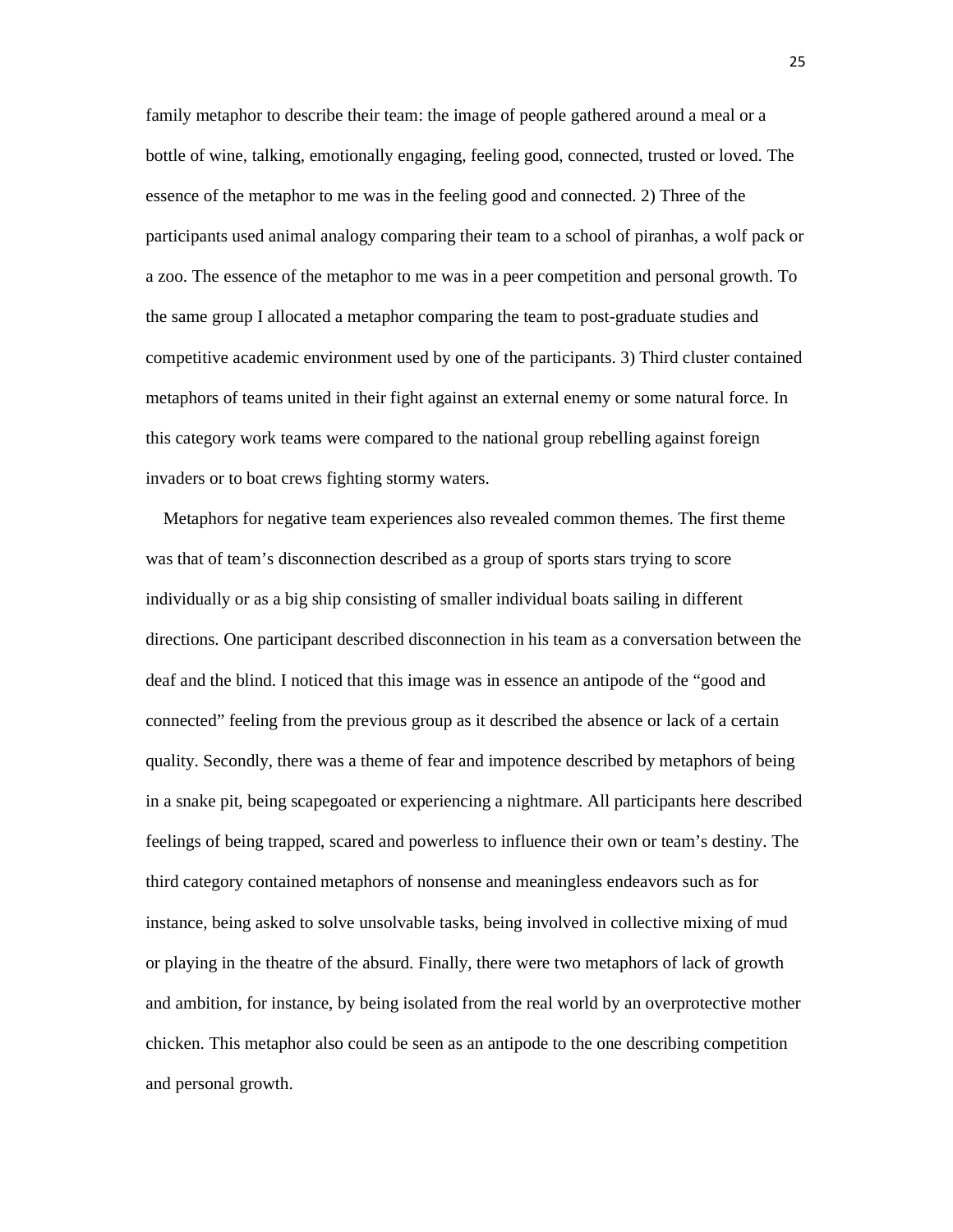Interestingly, analysis of the family stories added no new metaphor categories to those listed above. When I mapped the metaphoric themes against all sets of stories, the emerging pattern showed that in 8 out of 10 cases, positive team experience metaphors either belonged to the same category as the family metaphor or, as in the case of three participants, it described the exact element described by participants as missing from the family experience. Out of five participants describing their positive team experience with images from the feeling good and connected category, two (I8/F and I9/F) were those, who used the same category metaphor to describe their nuclear families, and three were those, who struggled with family metaphors and said there was no real connection in their family. One participant used competition and personal growth metaphor for both positive work team and family experiences, while for two other people family metaphors came from the opposite category, i.e. lack of personal growth. Finally, for participant I1/F both family and positive team experiences provided feeling of unity versus external force.

 In other words, the majority of my research subjects associated positive experiences in their work teams with either the same feelings they had experienced and valued most in their families of origin or with the emotional elements they were missing most in their childhood family dynamics. For the two cases, where I could not establish the link between the positive team experience and the family metaphor, I could not do so due to lack of sufficient data as both people struggled or refused to give me an image of their family dynamics.

 Metaphors for negative experience almost never came from the same category as the family ones with exception of three case: one subject experienced disconnection in his work team similar to the one he experienced in his family of origin, while metaphors of two other subjects revealed, to their own surprise, that what they disliked and aimed to avoid in their work teams was familiar to them from their childhood experiences with one or both parents. Namely, both felt that their families lacked ambition and did not provide enough challenge

26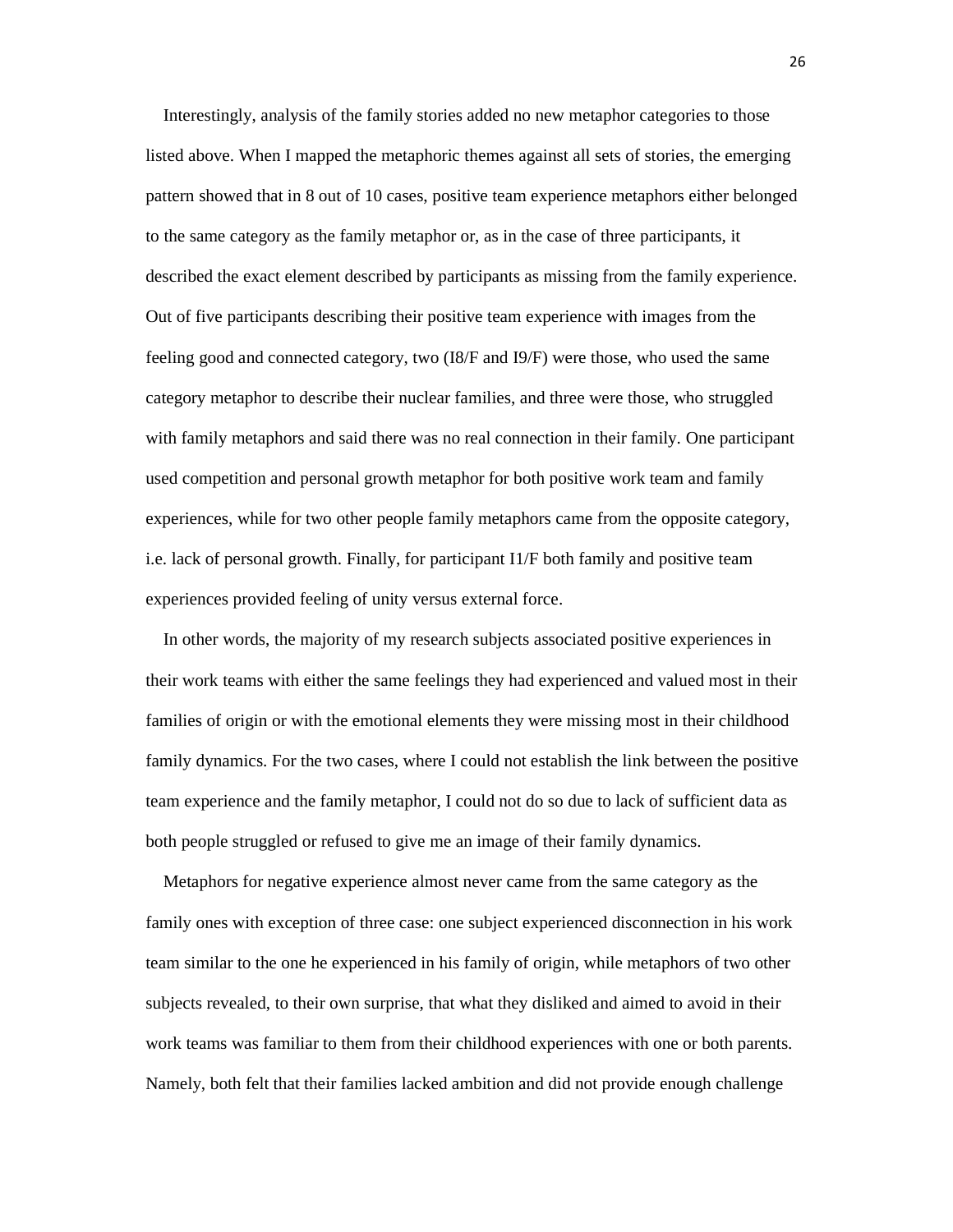for personal growth. Thus, metaphors of negative team experiences and family dynamics matched only in those cases, where the latter came from so called antipode categories describing lack or absence of something. In other words, participants missed in their negative team experiences the same feelings or emotional elements they felt were missing in their families of origin.

### **Metaphors for Describing Self and Own Role**

 I collected all the metaphors used by participants to describe self and own role in teams and in the family (shown in the Table 2 below) and proceeded to look for themes and patterns within this data and also for any correlations with other pieces of information I had. First observation showed that each person used several metaphors to describe own role in teams and in family. At times those metaphors talked about the same or similar roles, e.g. Integrator vs. Translator, Being One the Rowers vs. Being Humble, while in other cases those metaphors indicated different types of roles performed by one person, e.g. Balancer vs. Inspirer, Team Coach vs. Voice of Meaning, Trainee vs. Gardener. Secondly, at times the same roles were named by several participants, for instance, there were 2-3 people, who spoke of being Translators, Integrators, Moderators or Messengers of the team. Third, many of the metaphors for self were connected to the same person's metaphor for describing the team. Thus two participants, who used family metaphor to describe overall team dynamics consequently used family roles to describe themselves in relation to the work team: stepdaughter and sister. Those participants, who spoke of connection in their team metaphors, often saw themselves in the role of Integrators or Moderators. While two participants, who described their teams with images of unity versus external force, described themselves as Inspirer and Catalyst or Energizer. Two participants, who talked about competition and personal growth as a core emotional element in their work teams imagined themselves as being one of the competing predators or as a quick learner. When I proceeded with a more in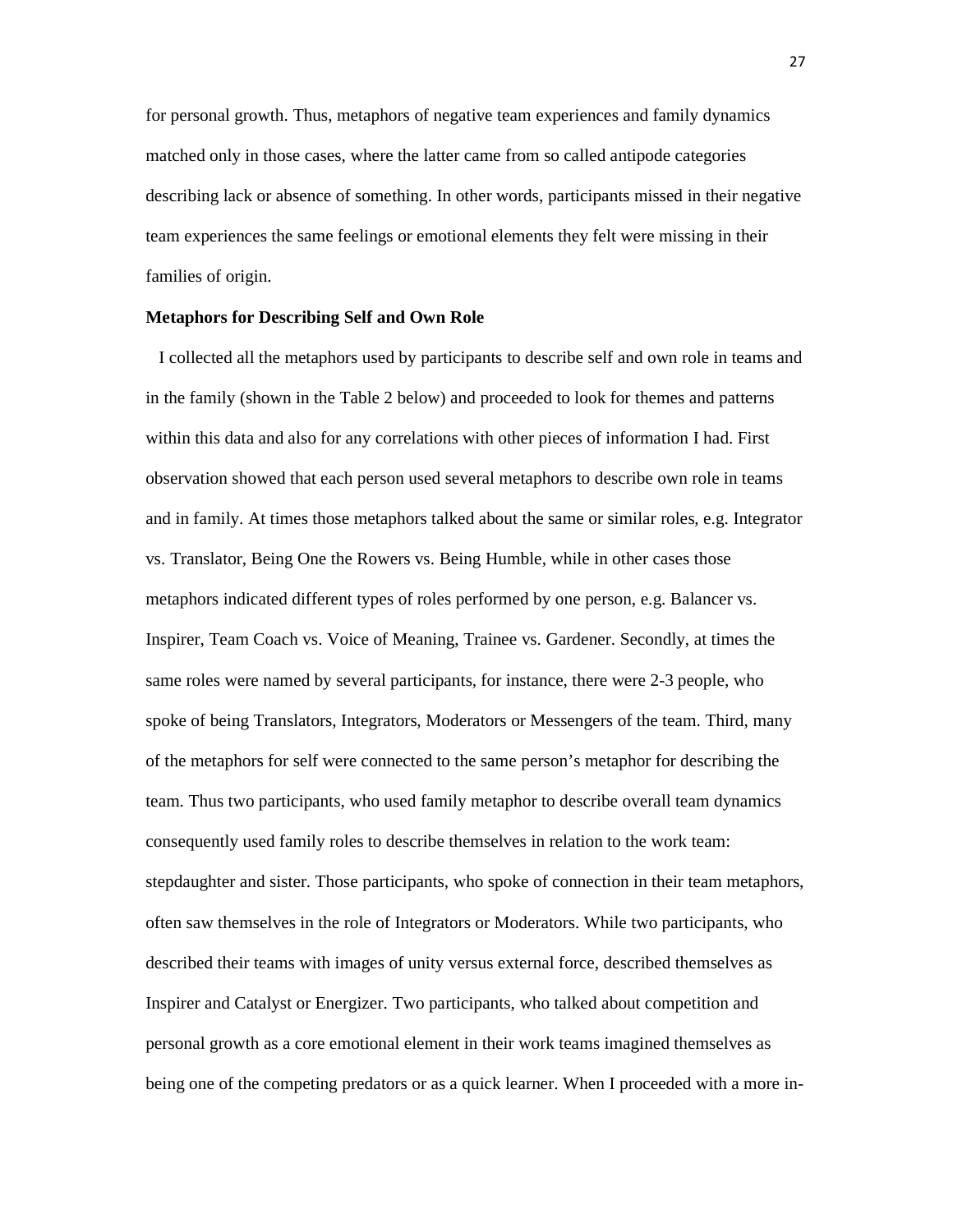depth analysis of personal metaphors I found several ways in which descriptors for own role in the family could play out versus the metaphors for work team roles. First, some people, especially those who grew as first born or only children in their families of origin, used similar metaphors for describing their family roles and their roles in positive team experiences. I1/F used the image of Balancer for both, while I7/F called herself a stranger in the family and a stepdaughter in the team. In a similar way I10/F saw herself as the youngest child of the family and also as a Trainee or a Newcomer in her executive team. Secondly, several cases revealed similarities between the person's family role and the emotional theme he struggled most with in the negative team experience. For instance, I2/M produced no clear image of his role in a family and said he cut himself off the family very earlier and never had a strong connection to them. In his negative team experience he suffered most from being cast in a scapegoat role and excluded from the team against his will. Participant I3/M spoke of himself as the youngest child in the family, who often got excluded from the family decision making process, he also described himself as a hidden opposition in the family and the only one of the family members, who managed to cut himself off in order to do things his own way. In the story about his negative team experience he spoke of own failure to timely deal with the strong opposition from the youngest and most junior team member. He did not want to cut him off and as a result team decision making took 18 months instead of the planned 6. At the end, the leader of the team had to interfere and take the decision in spite of the disagreement by the junior member. Participant I5/F described herself as a little girl in the family and her most negative team experience made her feel as a little chick. Third observation made me conclude that at times people played in their work teams not their own family roles, but those of one of their parents. Participant I5/F said her parents were treating her as a good and a bad policeman, where her mother took the latter role and always demanded discipline and high academic performance. In her positive team story this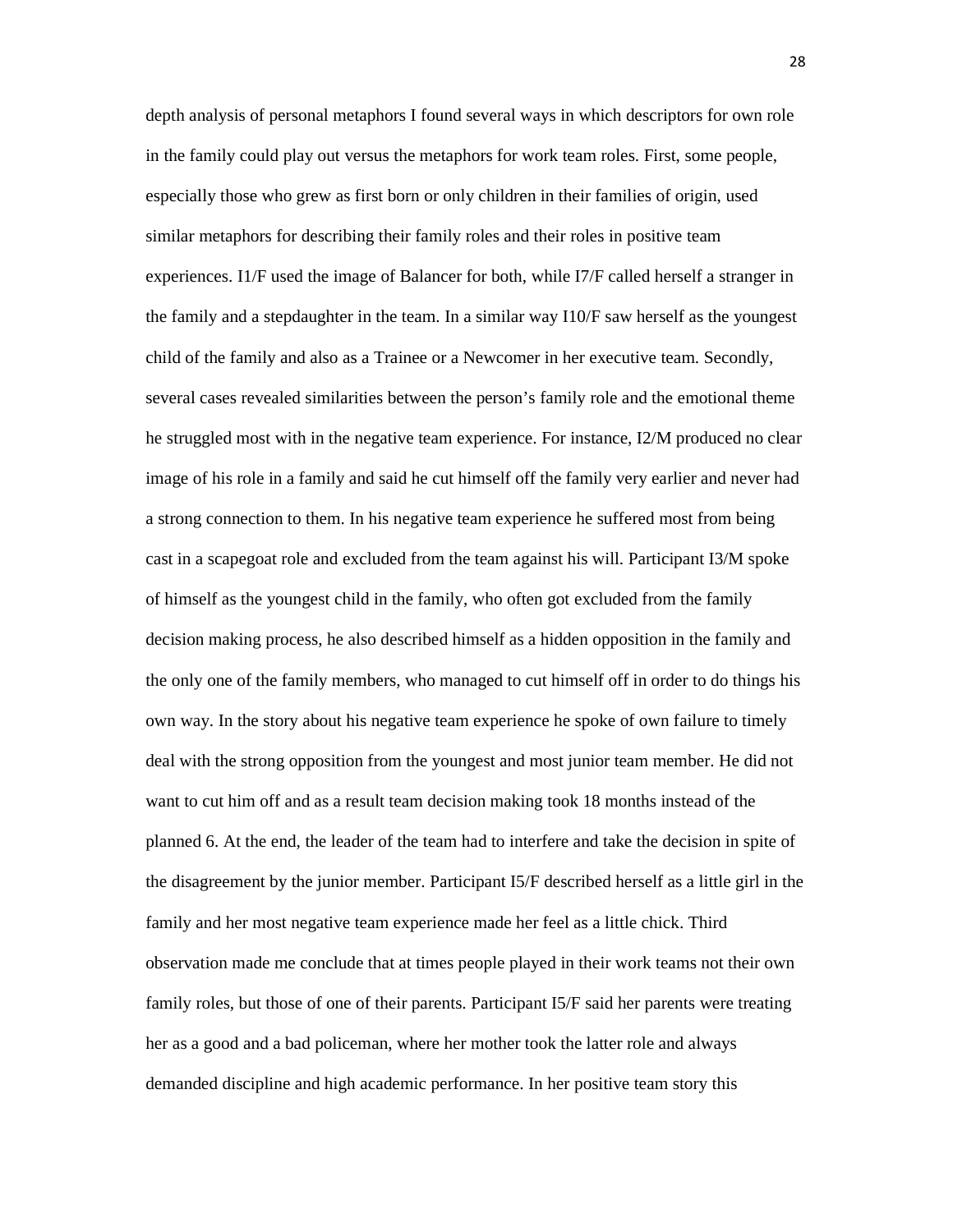executive clearly described herself playing a role of bad policeman demanding discipline and performance from others in the team. Participant I4/M talked about his mother as being the energizer in the family and used the same metaphor to describe his own role in the positive team dynamics. Participant I8/F said her best role in the team was to be the voice of meaning and common sense, while her family story revealed the same role played by her father, with whom she had a very special bond.

## **Relationship to leadership and authority in teams and nuclear families**

 All people in my study paid special attention to describing their team leaders in both positive and negative stories. However, I observed that the intensity of participants' focus on the leader varied from interview to interview and even between the positive and negative stories told by the same person. I differentiated between very strong focus on the leader in cases, where most of the narrative evolved around the description of the boss's profile, his leadership style and relationship with the research subject, to medium or low focus in cases, where subjects described the leader, but devoted equal or larger proportion of time and attention to other relationships within or outside the team. I rated all the stories according to this scale and looked for any emerging patterns. I noticed that all 5 participants in my study, who were the only children in their families of origin, had either strong or very strong focus on their team leaders in both positive and negative work team stories. Four out of five team leaders in the positive team experiences where men, while bosses in the negative experiences were either female (in 3 cases) or described as weak and indecisive men (in 2 cases). Interestingly out of 5 participants in the only child category 3 people said their mothers were clear leaders in the family of origin, while the other two participants said leadership in their families was unclear or absent.

 I had one first born participant in my research and her pattern in relation to the team leadership was similar to the only child category: she had a very strong focus on a male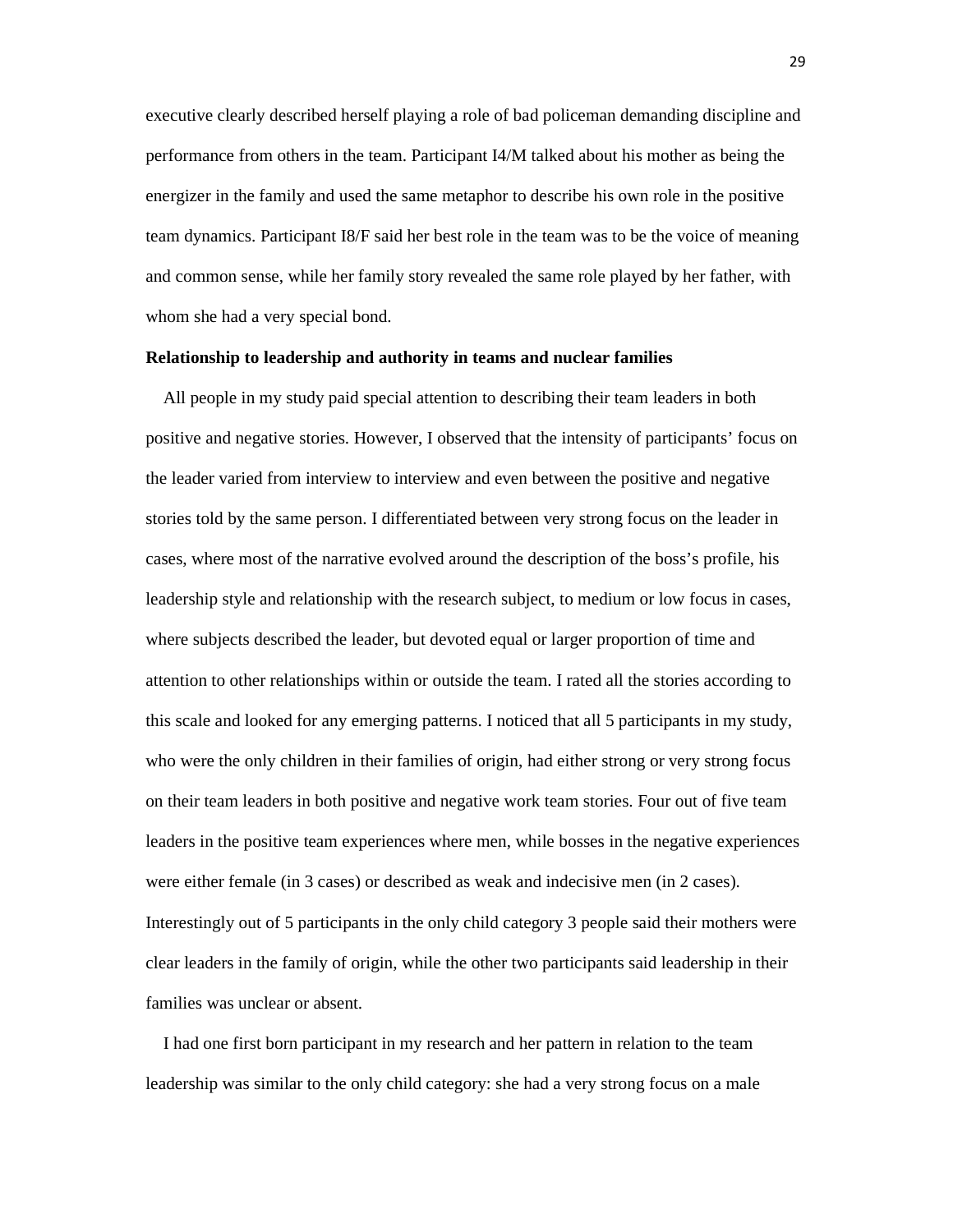leader in the positive story, while she gave me no negative team story to analyze. In her family narrative she described herself as a leader of the family from a young age of 5.

 Four participants in the study were youngest children in the family. All of their positive stories demonstrated medium to low focus on the leader and provided a lot more information about such elements of team dynamics as peer relations, sub-teams and political alliances, external stakeholders and business environment. However, in the negative stories three out of four people in this group demonstrated as strong a focus on describing their relationship to the leader as the other participants in the research. The only exception here was the participant I3/M, who focused his negative team experience story on the most junior team member.

### **Communication stances and operating systems**

 In order to analyze patterns of communication and interpersonal interaction within work team systems and family systems I used concepts by David Kantor, who in his book "Reading the room" (2012) suggested differentiation between three domains of communication and three operating systems. Communication domains represent what we pay attention to when interacting with others. It influences the choice of language we make and provides a lens through which we read communications of others. The Affect domain emphasizes feelings and interpersonal connections by using the language of emotion, caring, and nurturance. The Meaning domain emphasizes thinking, understanding and coherent integration of thought by using language of ideas, purpose and information. The Power domain emphasizes achievement, efficacy and a sense of competency by using language of accountability, actions and results. According to Kantor, people could master communication skills in all three domains, but usually one remains naturally dominant. The operating system is defined as the implicit set of rules for how individuals govern boundaries, behavior, and relationships in groups. Kantor differentiates closed, open and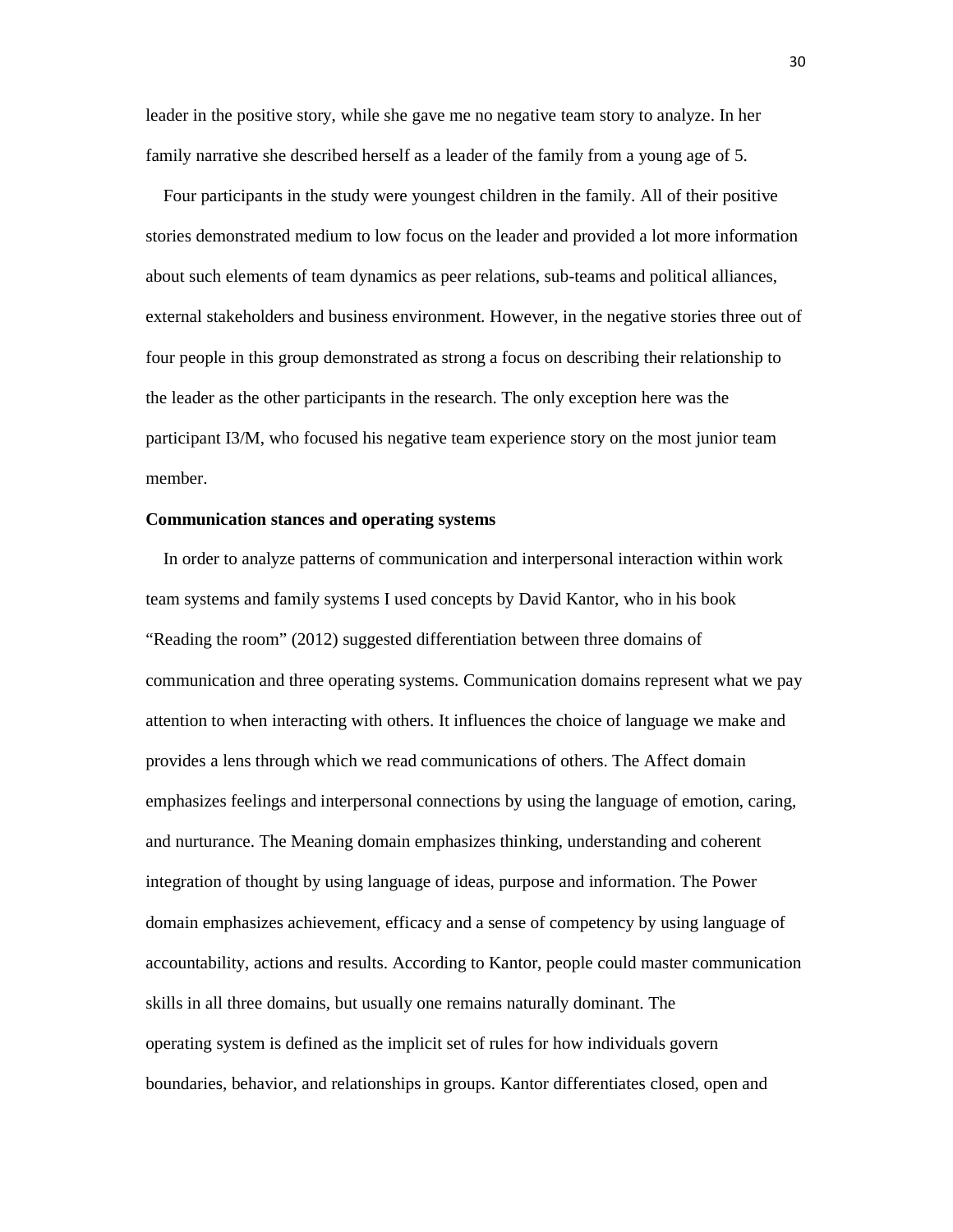random operating systems. Closed operating systems value order, rules and hierarchy and are oriented towards leader. Open operating systems value participative process and consensus, and are oriented towards shared goals. Random operating systems value autonomy, spontaneity and creativity, while orienting itself towards an individual. In Kantor's view all people have preference for one dominating operating system and for one communication domain, which originates from our families of origin.

 My analysis of common patterns across all the stories revealed three findings. First of all, most of the negative experiences (7 out of 9) had power as a prevailing communication domain, which was used in either closed or random operating systems. This pattern looked consistent with the strong focus on the leader revealed as a common theme across all negative stories earlier in my thesis. In other words, when in a work team power was used in a closed or random operating system participants tended to focus strongly on their relationship with the boss and perceived the boss as the main reason for team ineffectiveness and/or their personal failure. Even those people, who described their families either as closed or random systems or as strong in power communication domain (namely I2/M, I4/M, I5/F,I6/M, I10/F) were not always comfortable with one of these factors appearing in their work team. The second finding revealed that the use of power communication in closed or random systems per se was not always a pre-condition for team ineffectiveness and failure. In five positive work team stories power was also used in closed or random operating systems, but it always was complemented by strong communication in the meaning domain. Participants either described the leader as being strong in both power and meaning communication styles, or there was a second leader present ensuring understanding and challenging consistency of strategy and vision, or in several cases it was the participant, who successfully added the meaning element to the style of the leader and the team communication. "The voice of meaning" as one participant put it in her story, seemed to be the key communication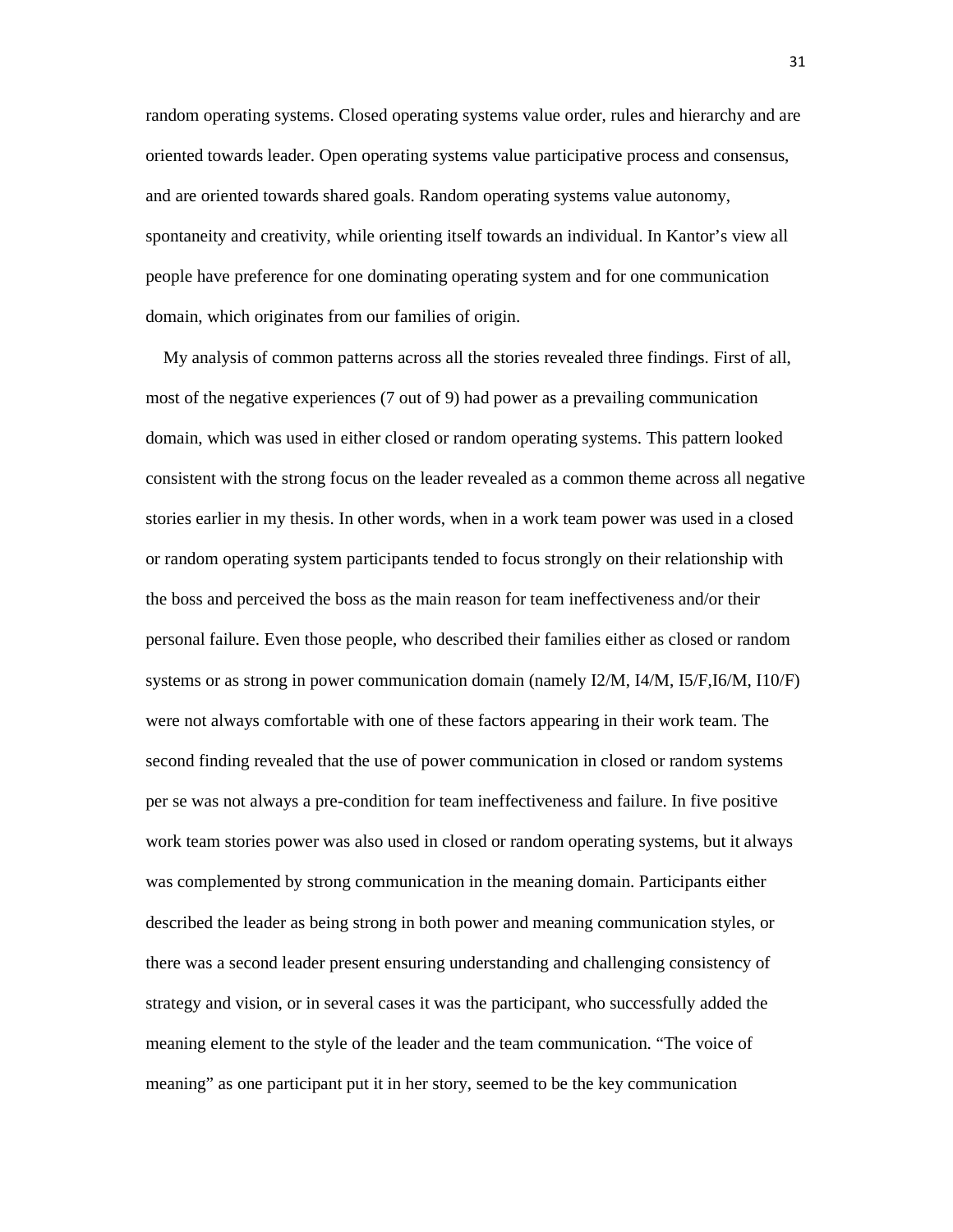ingredient making a difference between a story of success and failure to half of my research group. This point was true even for those three people out of five, who descried their family as strong in power communication domain. Importance of meaning in communication to my research subjects was also revealed in use of team metaphors I analyzed earlier in my thesis: four participants out of nine described lack of meaning as the core essence of their negative team experience. The third finding revealed that while no single prevailing combination of communication and operating system was found across all the positive stories, still one common pattern was obvious - all positive stories described team or leader's communication style as dominant in the same domain as the one preferred in the participant's family system. In six cases such a preferred domain was power (either on its own or in combination with meaning), while meaning and affect were dominant communication styles in three cases each. So, all the executives in my research operated more effectively in work teams, which communicated in a style similar to the participant's family of origin. However, I could not establish any consistent pattern for the preferred operating systems, which differed a lot from story to story and from participant to participant. Sometimes executives preferred to work in the operating systems similar to those of their families and sometimes they failed in those and instead thrived in operating systems of a different type. Also all three types of operating systems were present in stories of positive as well as negative team experiences across all the participants. I believe more evidence is required to establish a pattern in this area.

# **IX. Limitations and future research**

 My research has been conducted on a small sample of 10 executives and was limited to one geographical area of Russia. Due to the sensitive nature of the data I was researching, I believed it was important to personally meet all the subjects and establish a rapport before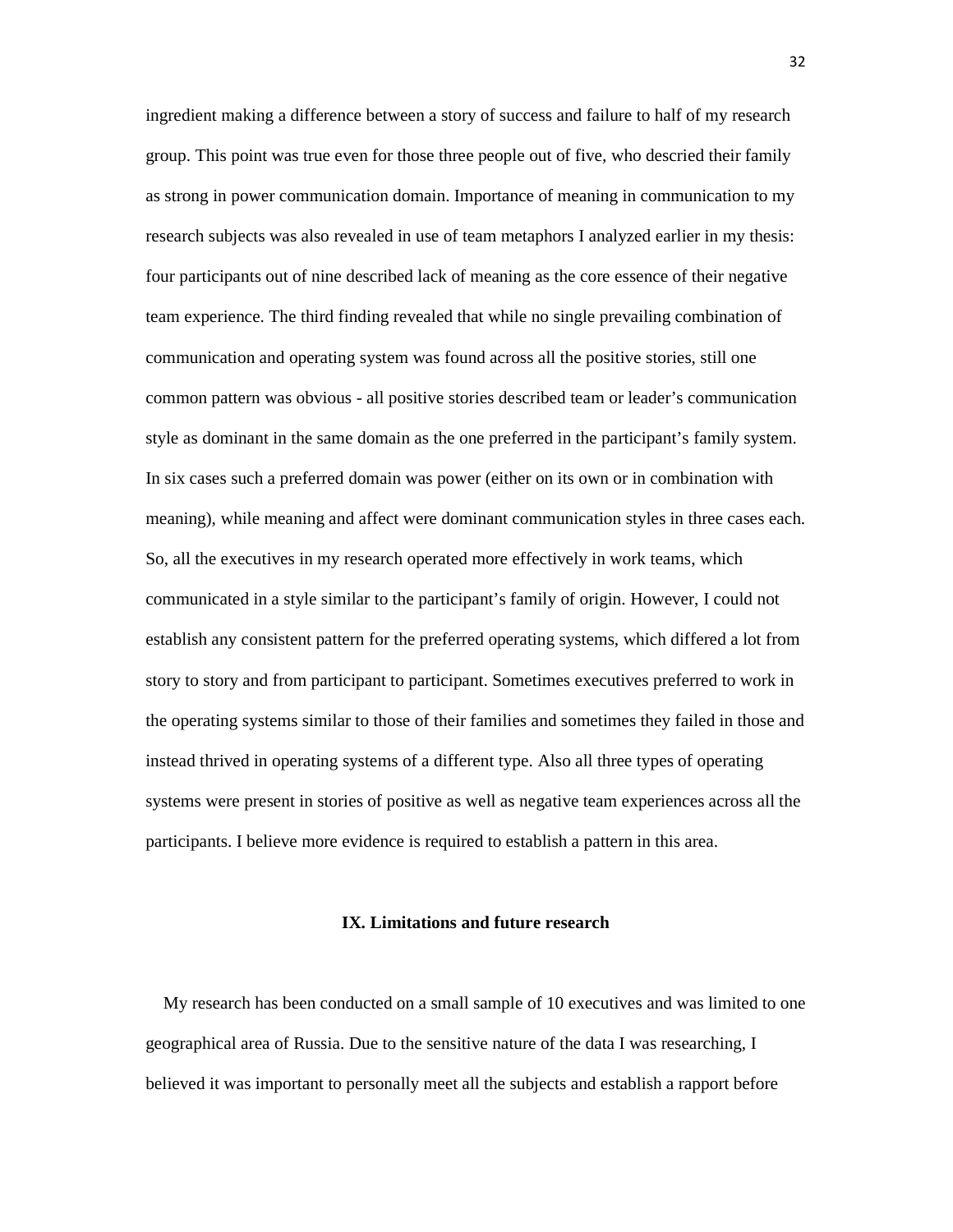conducting the interview. As a result my study was limited to those people I could physically reach from my location in Moscow and who, as executives came from more or less similar cultural background and operated in the same corporate environment of Russia. Though many of the participants worked for multinational organizations, I believe certain cultural and business norms of the country still applied and could have influenced my findings. As an opportunity for further research I believe it would be interesting to check if the same themes and patterns would be relevant to executives from different cultural and business backgrounds.

 As I did not screen participants of my research based on their childhood family size, I ended up studying research subjects from rather small families and had only one participant, who grew up with more than one sibling. In Russia families tend to be in average of a smaller size and thus in order to study people from a bigger family of origin, who would also have a relevant corporate experience, I would need to specially search them out, which was not in the scope of the current research. However, for future research I believe it would be interesting to explore how the patterns I looked at would manifest themselves in team experiences of people from bigger family backgrounds.

## **X. Conclusion**

 My research conducted with 10 executives, who each told me their stories of most effective and least effective experiences in the teams at work as well as their childhood family stories, revealed a number of interesting findings. I observed in my research data that there are indeed parallels between our family of origin experience and our preferences for certain types of team dynamics at work. Thus, the size and constellation of the family of origin strongly influenced executive's preference for operating in the similar system within a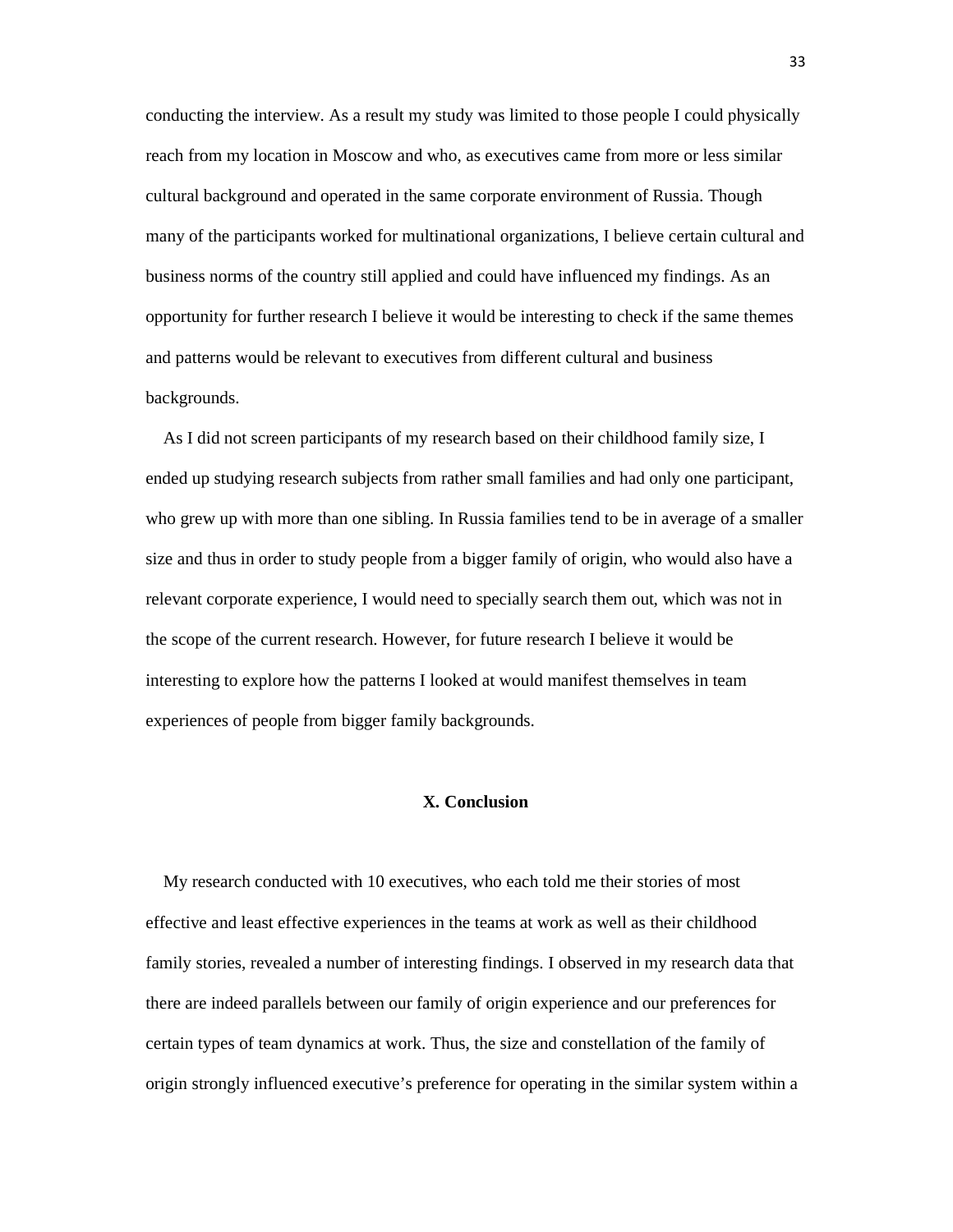bigger executive team. The smaller was the person's family, the less energy and effort the executive was investing in building wide relations with those team members outside the selected sub-team. The executives, who grew up as first born or only children, tended to form stronger attachments to their bosses in the work teams than those executives, who were youngest children in their families. Presence and regular interactions with relatives from outside the nuclear family system in one's childhood made people more effective in working across boundaries of their work teams and also leverage power and influence of stakeholders from outside the team. All participants of my research demonstrated preference for working in communication domains similar to those used in their family of origin and also shared that lack of meaning communication in those team environments strong in power communication often lead to team ineffectiveness and their personal failure. Use of metaphors and images in the stories of my participants revealed that people felt most productive and positive in those team environments, which reminded them of the core emotional theme present in their families or provided the feeling they were lacking in their families as children. I also observed through analysis of personal role metaphors that my research subjects performed in several team roles, most of which their learned in their family of origin either as their own family roles or those played by their parents. In some cases, participants tried to avoid repeating their family roles in the work teams as those led to frustration and even failure.

 My research also found that 8 out of 10 participants never thought of parallels between their family and work team experiences and were completely unaware of some of the deeper patterns of relating they learned in the childhood. The lack of awareness caused most of the people in my research to fail at least once in their senior executive roles while not being able to understand the reason for their personal ineffectiveness. Most of the participants noticed some themes and patterns in their stories during the interview, especially when I asked for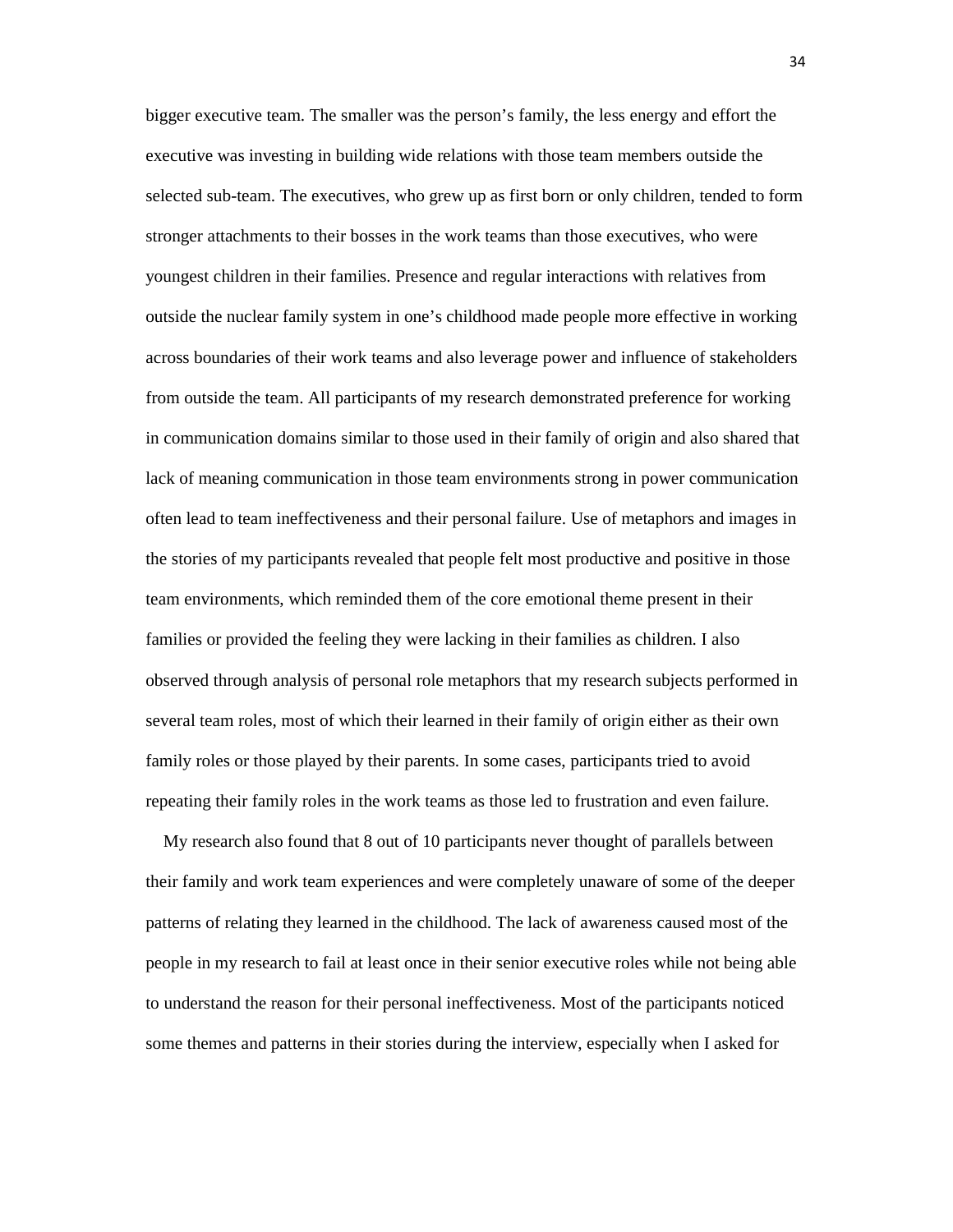use of metaphors and images. All of the people in the study admitted the exercise was valuable to them and were interested to learn the outcomes of the research.

 I believe that the observations and findings of this research could potentially help coaches to support their executive clients in using childhood stories as a way of better understanding one's deeper predisposition to certain roles and patterns of behavior in the team dynamics. Such a process would help participants to increase self-awareness of their "inner theatre" and would produce a positive impact on their personal effectiveness and team performance.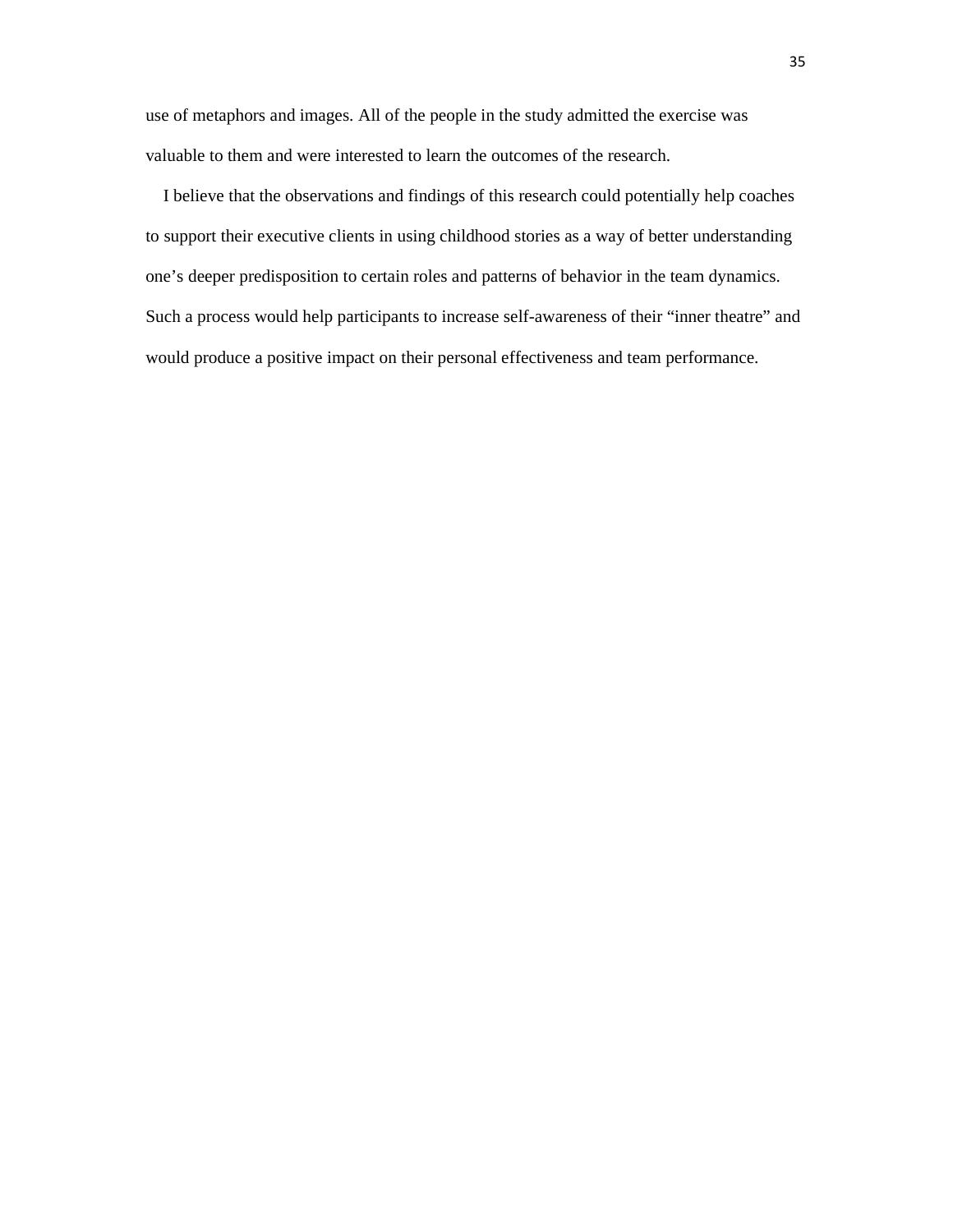# **Table 1. Team Metaphors**

| Partici | Team metaphor in the story of        | Team metaphor in the story    | Metaphor used to describe         |
|---------|--------------------------------------|-------------------------------|-----------------------------------|
| pant    | positive team experience             | of negative team experience   | family of origin                  |
| code    |                                      |                               |                                   |
| I1/F    | Unity vs. external force             | <b>Disconnection</b>          | Unity vs. external force          |
|         | "Reply of the Cossacks to the        | A big boat, which at a closer | Whole family getting together     |
|         | Turkish Sultan" (painting by Ilya    | look turns out to be a        | to solve one family member's      |
|         | Repin, which refers to refusal of    | collection of individual      | external problem at work          |
|         | the Cossacks to submit to the rule   | small boats                   |                                   |
|         | of Ottoman Empire)                   |                               |                                   |
| I2/M    | Feeling good and connected           | <b>Fear and impotence</b>     | Lack of family connection         |
|         | The boss's office: a small kitchen   | Divide and conquer            | "I really have no image, we did   |
|         | he had, a small fridge in it,        | Scapegoating                  | not have family dinners or get-   |
|         | comfortable place, center of         | <b>Meaningless task</b>       | togethers"                        |
|         | attraction, informal get-togethers   | Tasking me with unsolvable    |                                   |
|         | over a bottle of wine                | problems                      |                                   |
| I3/M    | Competition                          | <b>Disconnection</b>          | Lack of family connection/        |
|         | A pack if not of piranhas, then      | A group of NBA stars, where   | Competition                       |
|         | definitely of some predators, who    | no one wants to pass the ball | "It is hard to come up with one   |
|         | swim in one direction, but also      | and everyone tries to score   | family image. I had a great       |
|         | bite each other from time to time    | individually                  | relationship with mum, none or    |
|         | Feeling good and connected           | <b>Meaningless task</b>       | neutral with dad and was in       |
|         | Team of four having breakfasts,      | Conversation between the      | competition with my brother.      |
|         | lunches and dinners together         | blind and the deaf.           | We went on trips and holidays     |
|         |                                      |                               | together, but had no common       |
|         |                                      |                               | interests."                       |
| I4/M    | Unity vs. external force             | <b>Meaningless task</b>       | Feeling good and connected        |
|         | "The Perfect Storm" movie            | Mixing mud by lifting it up   | A vague image of a family         |
|         | starring George Cloony               | and getting it to run back    | sitting at a round table, holding |
|         |                                      | down through the fingers      | hands, all being equal, no clear  |
|         |                                      |                               | leader                            |
| 15/F    | <b>Competition and personal</b>      | Lack of growth                | Personal growth/Lack of           |
|         | growth                               | Being protected under the     | growth                            |
|         | A pack of wolfs;                     | chicken wing, grow in the     | My parents were a good and a      |
|         | A kind of animal council, where      | incubator isolated from the   | bad policeman.                    |
|         | lion is the king and any newcomer    | world and no access to        | My mother was very                |
|         | needs to pass a test to be accepted. | decision making               | demanding of me and no high       |
|         |                                      |                               | mark would be enough. While       |
|         |                                      |                               | dad loved and protected me.       |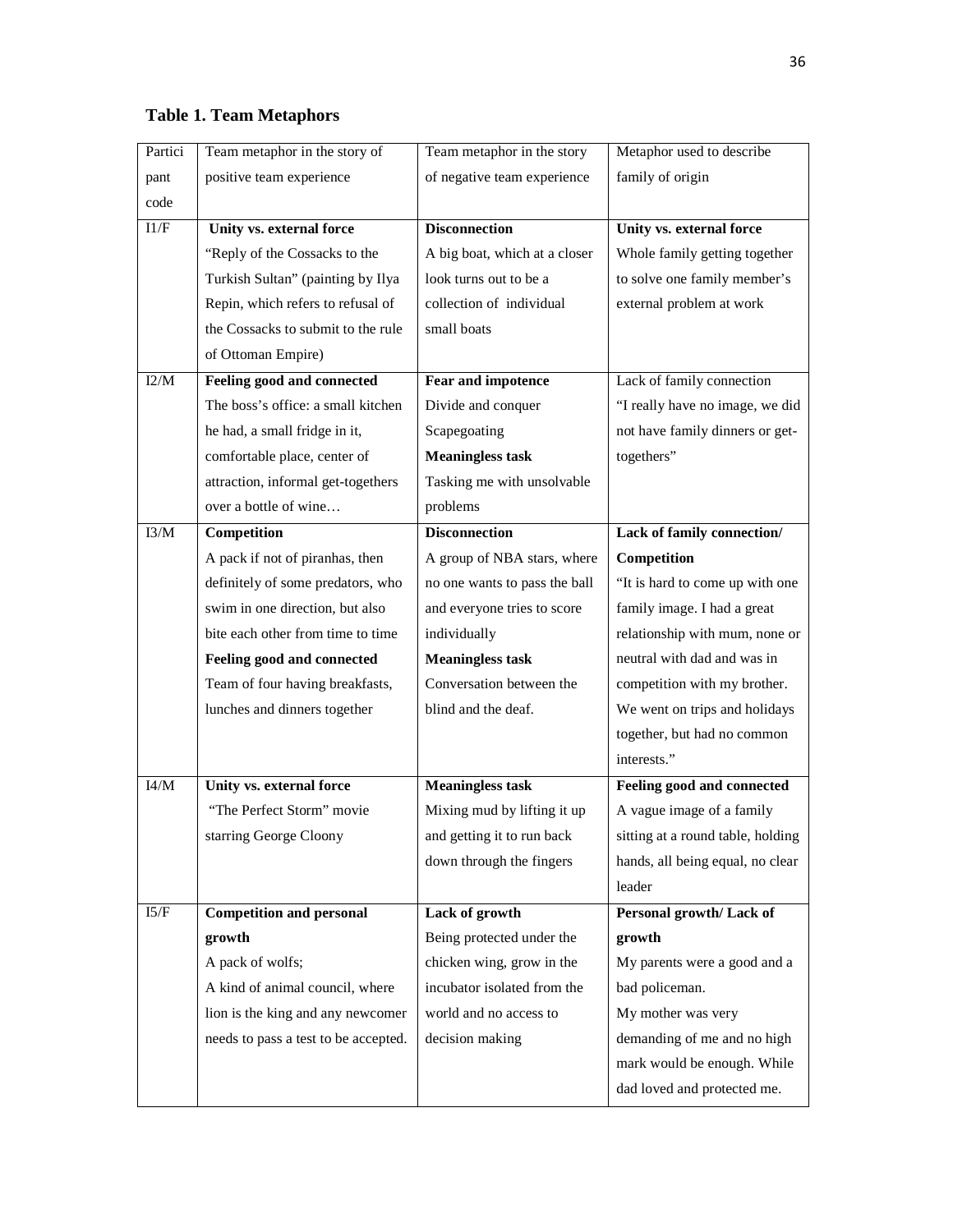| Partici | Team metaphor in the story of       | Team metaphor in the story     | Metaphor used to describe           |
|---------|-------------------------------------|--------------------------------|-------------------------------------|
| pant    | positive team experience            | of negative team experience    | family of origin                    |
| code    |                                     |                                |                                     |
| I6/M    | Unity vs external force             | <b>Disconnection</b>           | No image                            |
|         | White rafting boat crew, where all  | Football team consisting of    |                                     |
|         | work as one, no one seen as a star. | glamorous stars and good       |                                     |
|         |                                     | players, but not working       |                                     |
|         |                                     | together to its full potential |                                     |
| I7/F    | <b>Feeling good and connected</b>   | <b>Fear and impotence</b>      | <b>Disconnection</b>                |
|         | A big Italian family: very          | Snake pit                      | "Where are your parents?"           |
|         | emotional, debating, storming,      |                                |                                     |
|         | loving each other.                  |                                |                                     |
| $18/F$  | <b>Feeling good and connected</b>   | <b>Fear and impotence</b>      | Feeling good and connected          |
|         | The Zoo with many different         | Snake pit; Nightmare           | Big multinational and               |
|         | colorful animal                     | <b>Meaningless task</b>        | multigenerational family            |
|         |                                     | Theatre of the Absurd;         | dinners: eating, talking,           |
|         |                                     |                                | debating                            |
| 19/F    | Feeling good and connected          | No story                       | Feeling good and connected          |
|         | A family in a good sense of the     |                                | The sun, it is in the center, it is |
|         | word: people open and trusting      |                                | warm and feels good.                |
|         | each other, you feel good           |                                |                                     |
| $110/F$ | <b>Competition and personal</b>     | Lack of growth                 | Feeling good and connected          |
|         | growth                              | A disturbing smell of low      | Sunday family meals together        |
|         | A gym with demanding trainers;      | expectations, stale depressive | around the big table, lots of       |
|         | Post-graduate studies &             | feel, no one wants to go extra | food served.                        |
|         | competitive academic                | mile                           | Lack of growth                      |
|         | environment. You either bring the   |                                | My parents lacked courage and       |
|         | novelty or you are out.             |                                | had fear of the new, did not        |
|         |                                     |                                | have desire to go extra mile.       |
|         |                                     |                                |                                     |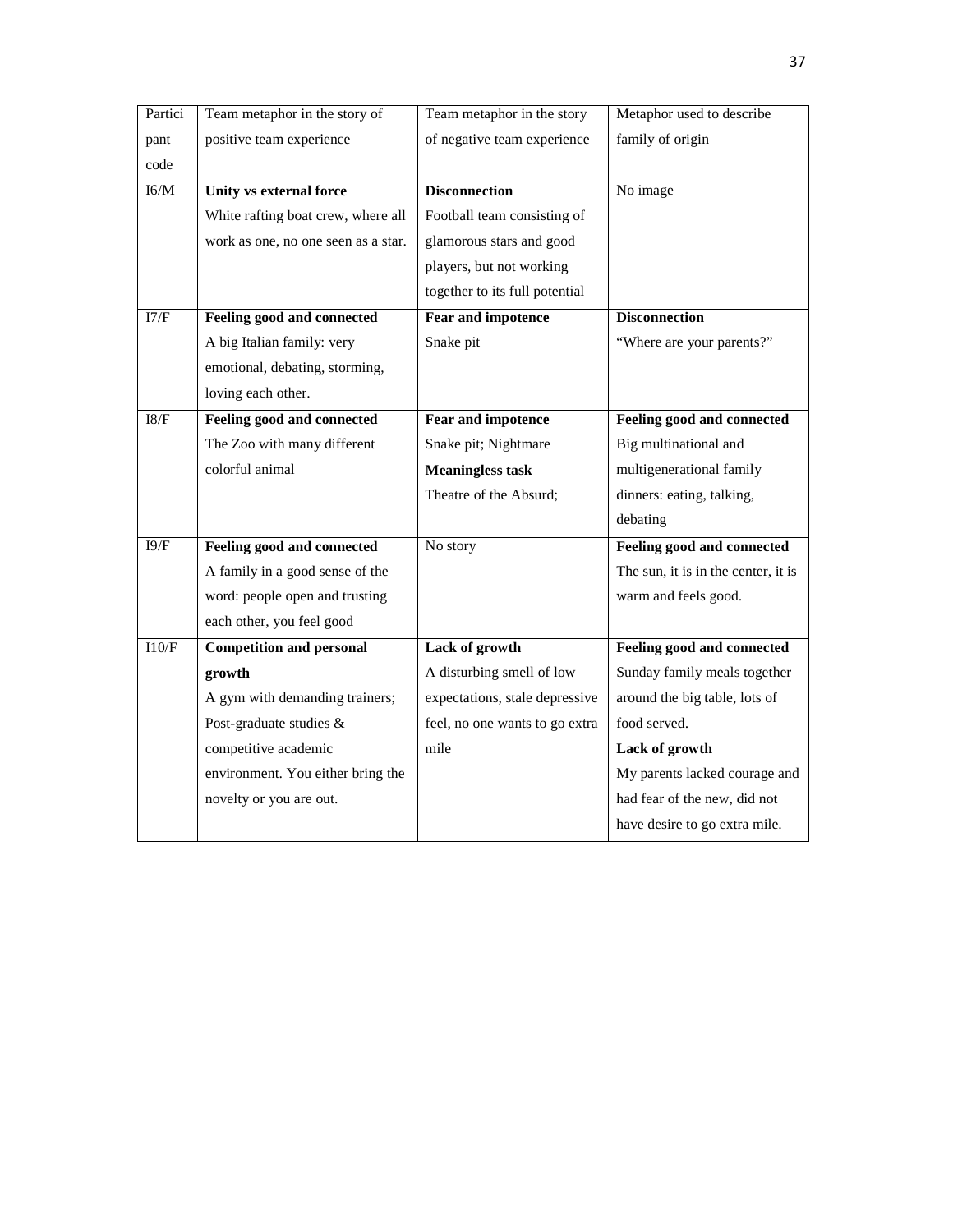| Partici | Metaphor describing self and own   | Metaphor describing self and | Metaphor describing self and |
|---------|------------------------------------|------------------------------|------------------------------|
| pant    | role in the story of positive team | own role in the story of     | own role in the family of    |
| code    | experience                         | negative team experience     | origin story                 |
| 11/F    | The Balance or Balancer            | The Nightman (someone, who   | The Balancer                 |
|         | The Team Integrator                | cleans toilets)              | The Decisive Weight          |
|         | The Inspirer                       | The Failed Integrator        | The Mediator                 |
| I2/M    | The Controller of Costs            | The Opposition               | No image                     |
|         | The External Negotiator            | The Scapegoat                |                              |
|         |                                    |                              |                              |
| I3/M    | The Moderator                      | The Translator Between the   | The Youngest Child           |
|         | One of the Predators               | Deaf and the Blind;          | The Hidden Opposition        |
|         |                                    | Being Deaf and Blind         | The Cutoff                   |
|         |                                    |                              |                              |
| I4/M    | The Integrator                     | The Marginalized Bystander   | The Male Leader              |
|         | The Catalyst and Energizer         | The Active Escapee           | The Trainer beating the Dog  |
|         | The Translator                     |                              |                              |
| I5/F    | The Bad Policeman                  | The Little Chick             | The Perfectionist            |
|         | The Messenger of Bad News          |                              | The Little Girl              |
|         |                                    |                              | The Independent One          |
| I6/M    | One of the Rowers                  | The Playmaker                | No image                     |
|         | The Evangelist of Talent           | The Team Dispatcher          |                              |
|         | The Humble One                     |                              |                              |
| I7/F    | The Stepdaughter                   | The One who Speaks up        | The Stranger in Own Family   |
|         | The Diplomat                       | The Structuring Person       | The Independent One          |
|         | The One Who Writes up the Rules    | The Promoter of Friendship   |                              |
|         |                                    |                              |                              |
| 18/F    | The Moderator                      | The Voice of Common Sense    | The Little Girl              |
|         | The Team Coach                     | The Team Messenger           | The Father's Favorite        |
|         | The Voice of Meaning and           |                              |                              |
|         | Wisdom                             |                              |                              |
| I9/F    | The Translator                     | No story                     | The One Taking Care of       |
|         | The Confidant                      |                              | Others                       |
|         | The Team Leader's Sister           |                              | The Independent Child        |
|         |                                    |                              | The Favorite Granddaughter   |
| 110/F   | The Newcomer and Trainee           | The Ambitious One            | The Youngest Spoiled Child   |
|         | The Quick Learner                  |                              | The Decision Maker           |
|         | The Gardener of Own Garden         |                              |                              |

**Table 2. Metaphors for Self and Own Role**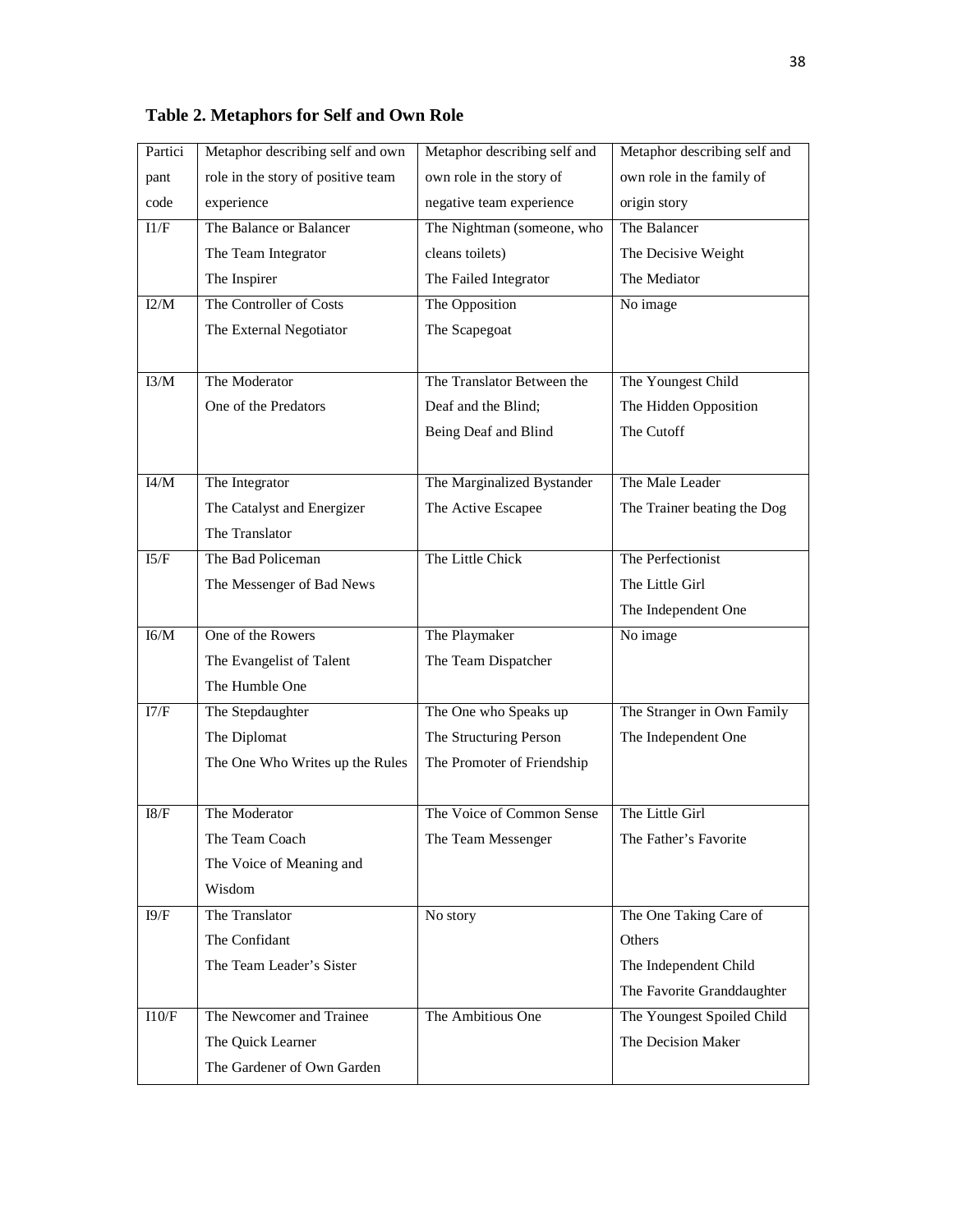## **XI. Bibliography**

Bion, W. R. (1961) Experiences in groups and other papers. New York: Basic Books.

- Bowen, M. (1977). Family systems theory and society. In J.P. Lorio & L. McClenathan (Eds), Georgetown family symposia, Volume II, (1973–1974): A collection of selected papers. Washington, DC: Georgetown University Family Center, pp. 182–212.
- Brotheridge, C. M., and Lee, R.T. (2006). We are family: Congruity between organizational and family functioning constructs. Human Relations, 59: 141.
- Brown, C. T., Yelsma, P., and Keller, P. W. (1981).Communication-Conflict Predisposition: Development of a Theory and an Instrument. Human Relations, 34: 1103.
- Florent-Treacy, E. (2012). Writing Your Executive Master's Thesis: A Quick-Start Guide. INSEAD Global Leadership Centre, Fontainebleau, France.
- Freud, S. (1920). A General Introduction to Psychoanalysis, Boni & Liveright;
- Glaser, B. and Strauss, A. (1967). The Discovery of Grounded Theory. Chicago: Alpine.
- Hirschhorn, L. & Gilmore, T. (1980). The application of family therapy concepts to influencing organizational behavior. Administrative Science Quarterly, 25, 18–37.
- Hylander, I. (2003). Toward a grounded theory of the conceptual change process in consultee centered consultation. Journal of Educational and Psychological Consultation, 14 (3&4), 263- 280.
- Kantor, D. (2012). Reading the Room: Group Dynamics for Coaches and Leaders. San Francisco: Jossey-Bass.
- Kets de Vries, M.F.R. (2012). The Group Coaching Conundrum INSEAD Working Paper, Fontainebleau, France.
- Klein, M. (1946). Notes on some schizoid mechanisms. Journal of Psychotherapy Practice and Research, 5, 164-179.